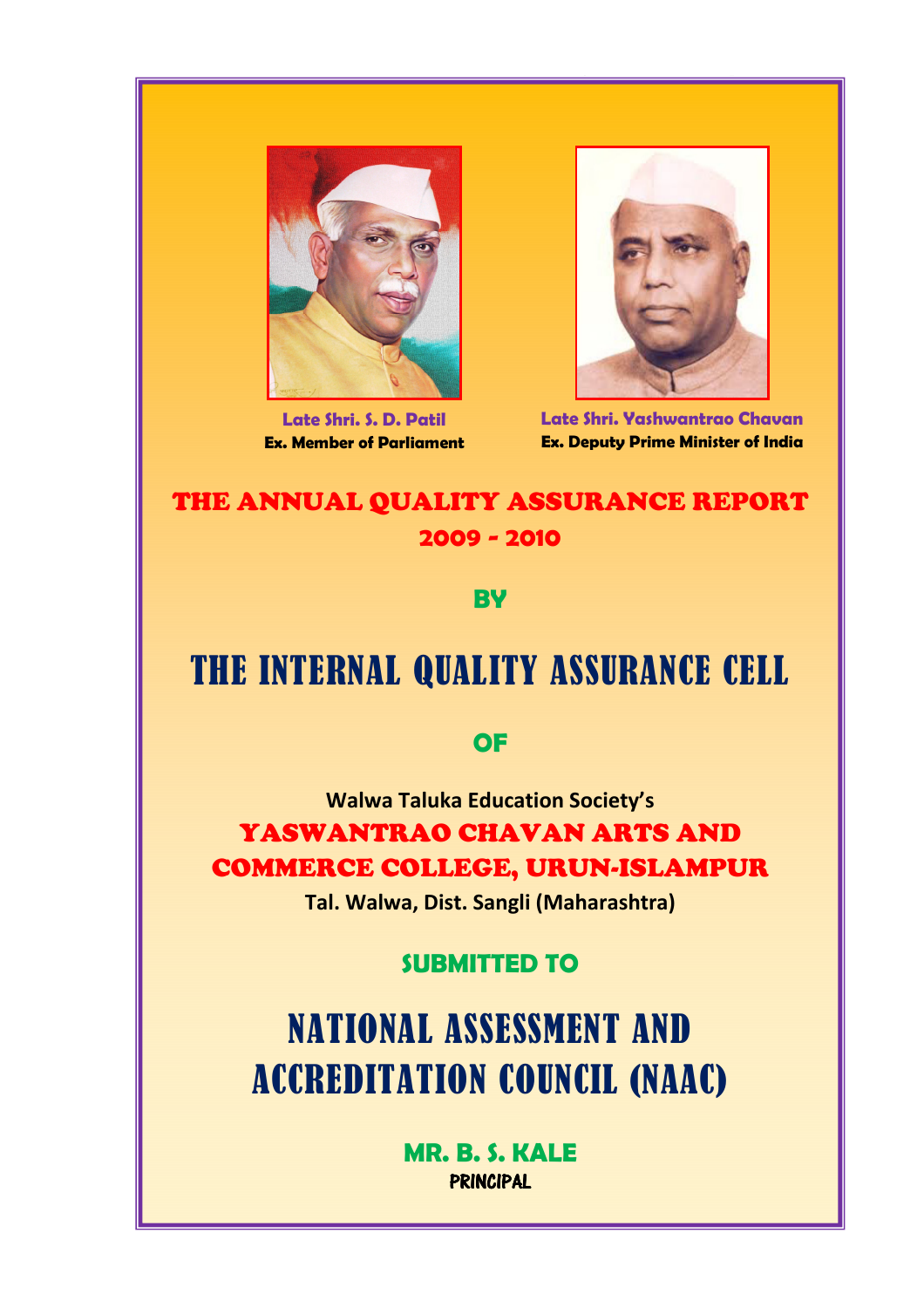

| Sr. No            | <b>Topics</b>                        | Page No.    |  |  |
|-------------------|--------------------------------------|-------------|--|--|
| 1.                | <b>Introduction</b>                  | 1           |  |  |
| 2.                | <b>Mission and Goals</b>             | $\mathbf 2$ |  |  |
| 3.                | <b>Profile of the College</b>        | 3           |  |  |
| 4.                | <b>Annual Quality Assurance Cell</b> | 6           |  |  |
| <b>D</b> PART 'A' |                                      |             |  |  |
| 5.                | <b>Plan of Action</b>                | 8           |  |  |
| 6.                | <b>Plan Worked Out</b>               | 10          |  |  |
| <b>D</b> PART 'B' |                                      |             |  |  |
| 7.                | Questionnaire                        | 12          |  |  |
| <b>Q</b> PART 'C' |                                      |             |  |  |
| 8.                | <b>The Future Plan</b>               | 31          |  |  |
|                   |                                      |             |  |  |

*Yashwantrao Chavan Arts & Commerce College, Islampur* **Page | b**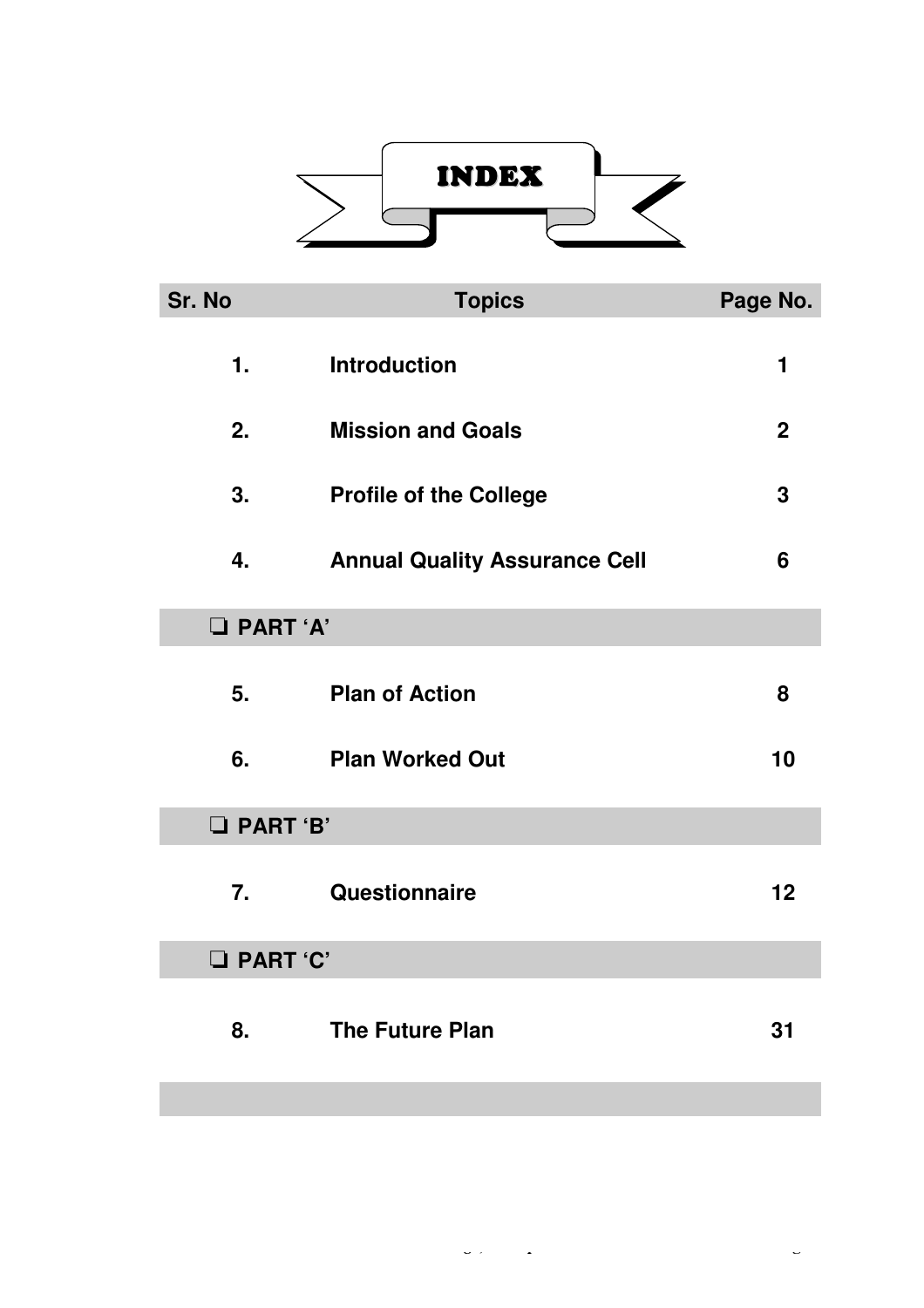

*It gives me great pleasure to present the Annual Quality Assurance Report (AQAR) of the academic year 2009-2010, prepared by Internal Quality Assurance Cell (IQAC) of our college to the National Assessment and Accreditation Council (NAAC). Our college has been educating and assessing students from economically, educationally and socially backward classes since June 1970. NAAC has provided us an opportunity to identify the areas of our strengths, weakness and limitations.* 

*We have made sincere efforts and honest retrospection while preparing this AQAR. This report has been presented according the guidelines formulated by the NAAC. We feel it is a matter of pride and privilege for our college. In this report we have highlighted our strengths and not ignored to mention our inherent and other weaknesses. We are sure to become aware of our shortcomings and strengths which would help us to attain our goal more effectively.* 

*We hope and believe that we have come up to the expectations of NAAC.* 

**Mr. B. S. Kale**  *Principal Yashwantrao Chavan Arts & Commerce College, Urun-Islampur, Dist. Sangli*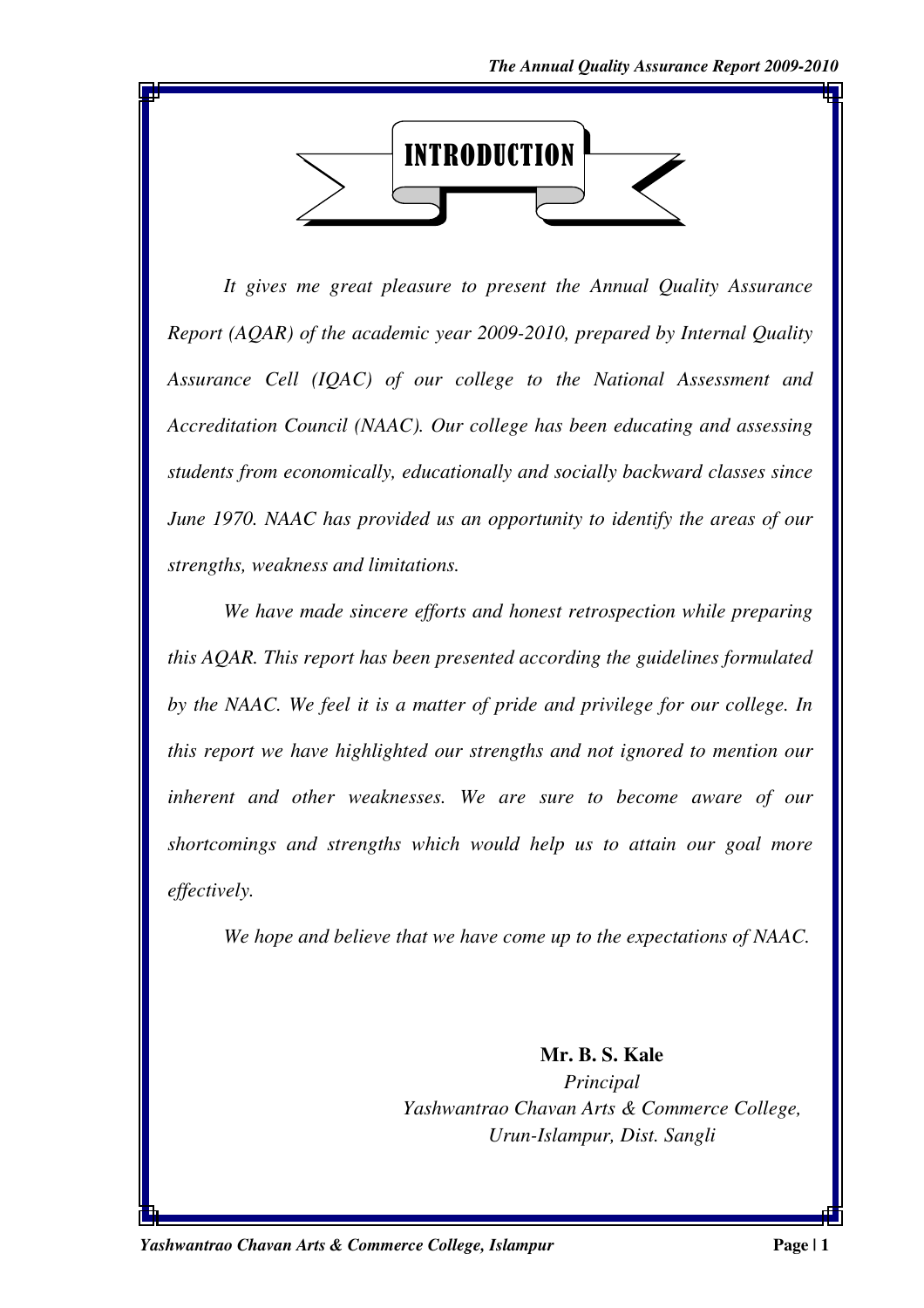

- 1. Education for the welfare and betterment of the mass
- 2. The overall personality development of the students.



- 1. To impart liberal and efficient education to the residents of Walwa Taluka and nearby areas in general.
- 2. To attain and inculcate discipline in terms of regularity, sincerity and punctuality amongst the students.
- 3. To aim at overall personality development of the student through extra circular activities.
- 4. To organise various extension activities in addition to N. S. S. for cultivation of values like national integration, patriotism, equality, humanism, socialism, secularism and peace.
- 5. To provide efficient mechanism for self-appraisal and performance appraisal of the teachers.
- 6. To promote literacy activities in the college.
- 7. To encourage students to participate in extra-curricular activities.
- 8. To organise lectures of eminent personalities in the various fields.
- 9. To attain community and social development through infrastructural facilities of the institution.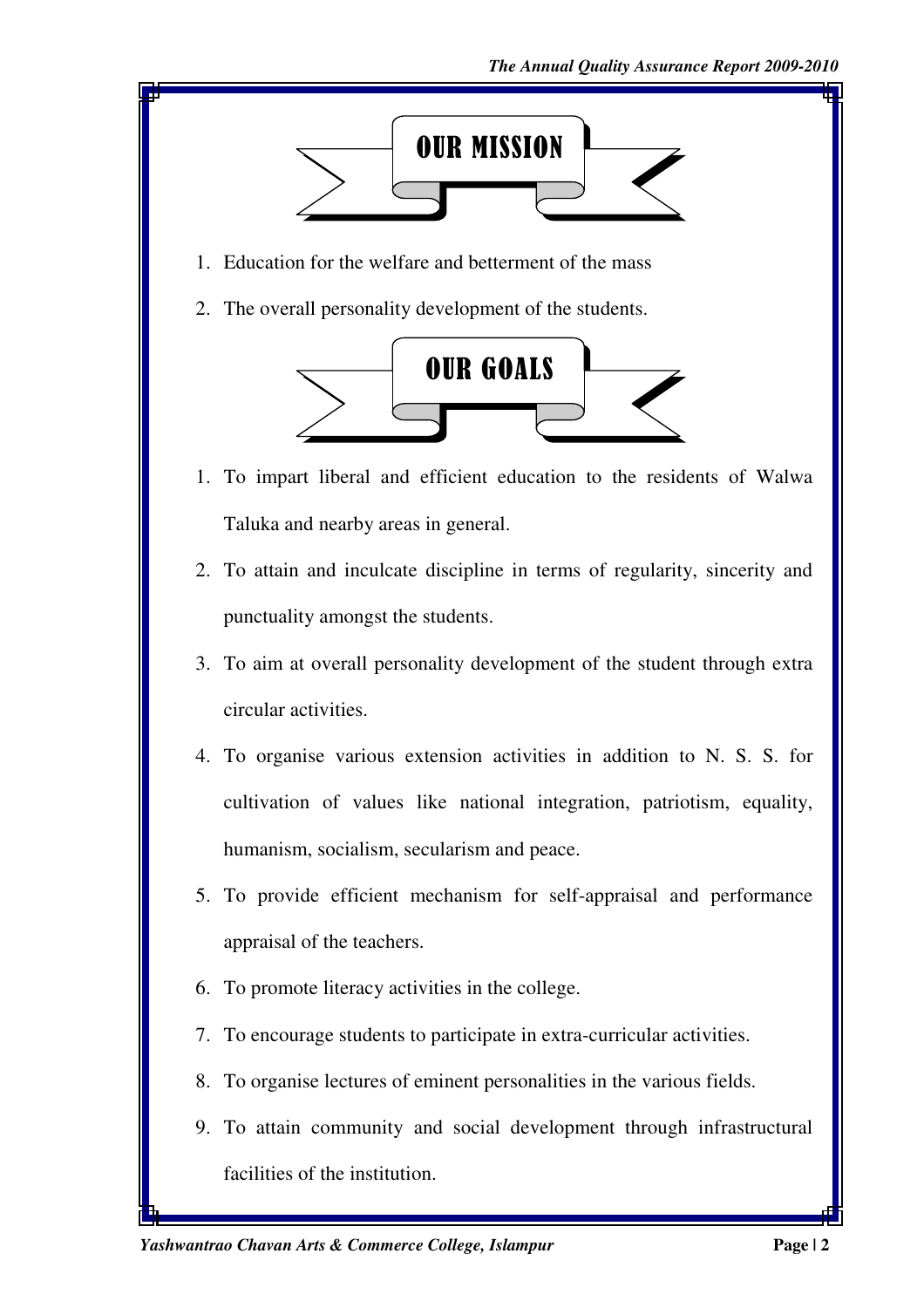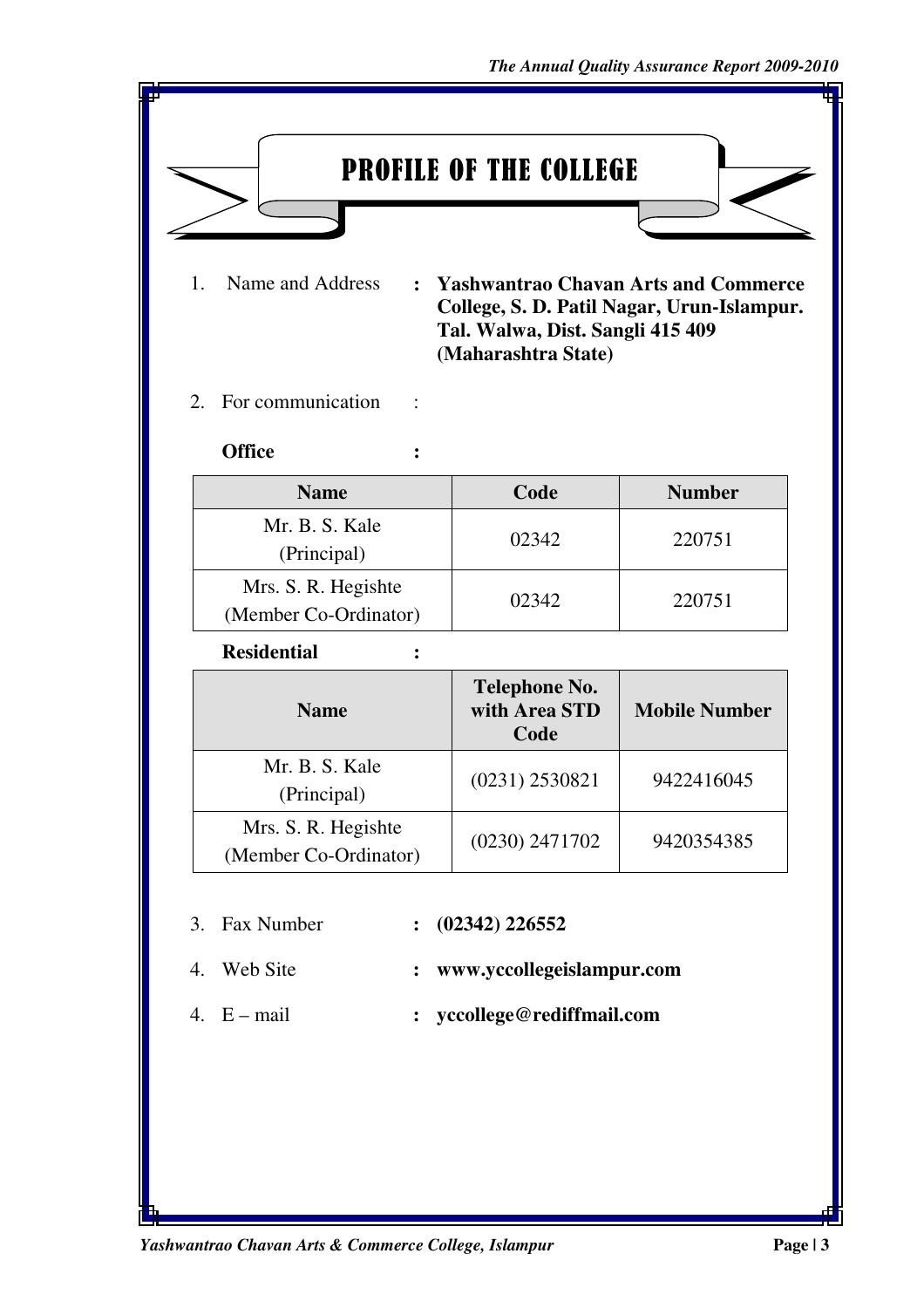# ' *Profile of the College :*

Yashwantrao Chavan Arts and Commerce College is situated at Urun-Islampuer in Walwa Taluka Education Society, which ahs been rendering valuable service in the field of education in the backwoods of Maharashtra since 1945. It was founded in pursuit of its motto '*Bahujan Hitay, Bahujan Sukhay*' (For the good of many, for the prosperity of many) by Late Mr. S. D. Patil and his co-workers.

The college has already two faculties Arts and Commerce. The faculty of Arts offers three year integrated course in English, Marathi, Hindi, History, Geography and Economics with provision for instruction in Political Science, Sociology and Physical Education as optional subjects in the first and second year. The faculty of commerce offers three year integrated course in Advanced Accountancy and Industrial Management.

In addition to these two faculties, our college has introduced three years Bachelor Degree Programme in Business Administration (B. B. A.). The college has also introduced three year Bachelor Degree Programme in Computer Application (B. C. A.) from 2008-2009 aimed at developing versatile professional skills in computer world.

The college has also introduced a Career oriented course like '*Certificate Course in Journalism*'.

The college is imparting quality education. It is trying to bring collegiate education to an economically, socially backward students through extra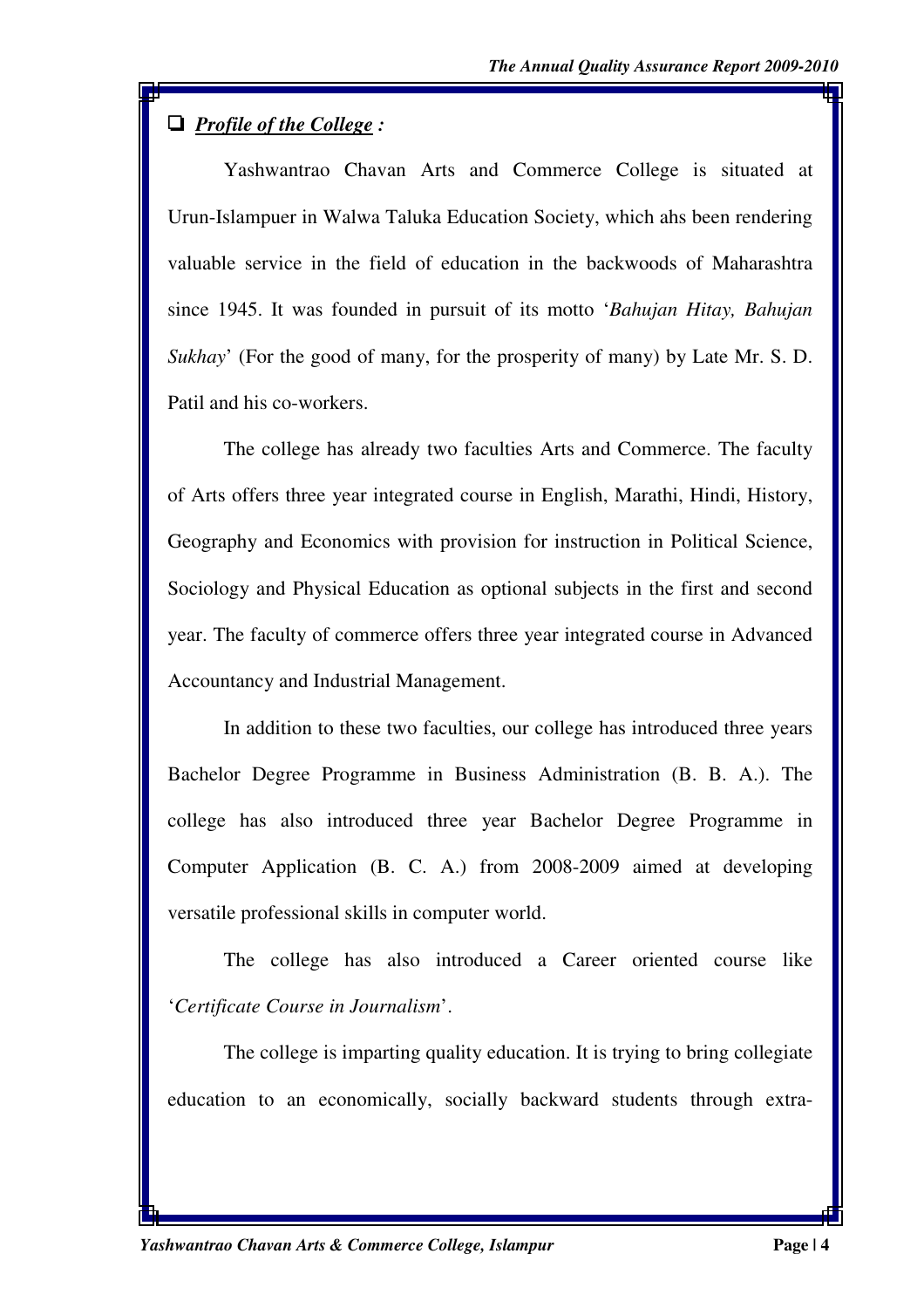curricular activities and co-curricular activities, especially through N. S. S., Sports and Physical Education Department.

Our College has secured great success in University Examination. They have also achieved excellence in sport. Some of our faculty members are members of various academic bodies. Majority of the teachers are involved in the University Examinations. They are working as Senior Supervisors, Paper Setters, Examiners and Moderators. Some teacher also worked as a Subject Expert in Selection Committee of University. Some teachers are recognised as Post-Graduate Teachers of the University and are invited PG teaching in neighbouring colleges. Some faculty members have attended National / International Conferences / Seminars and presented their research papers. They have also published their research activities in National / International Journals. The research culture and the computer culture are developed in the institute.

*Yashwantrao Chavan Arts & Commerce College, Islampur* **Page | 5**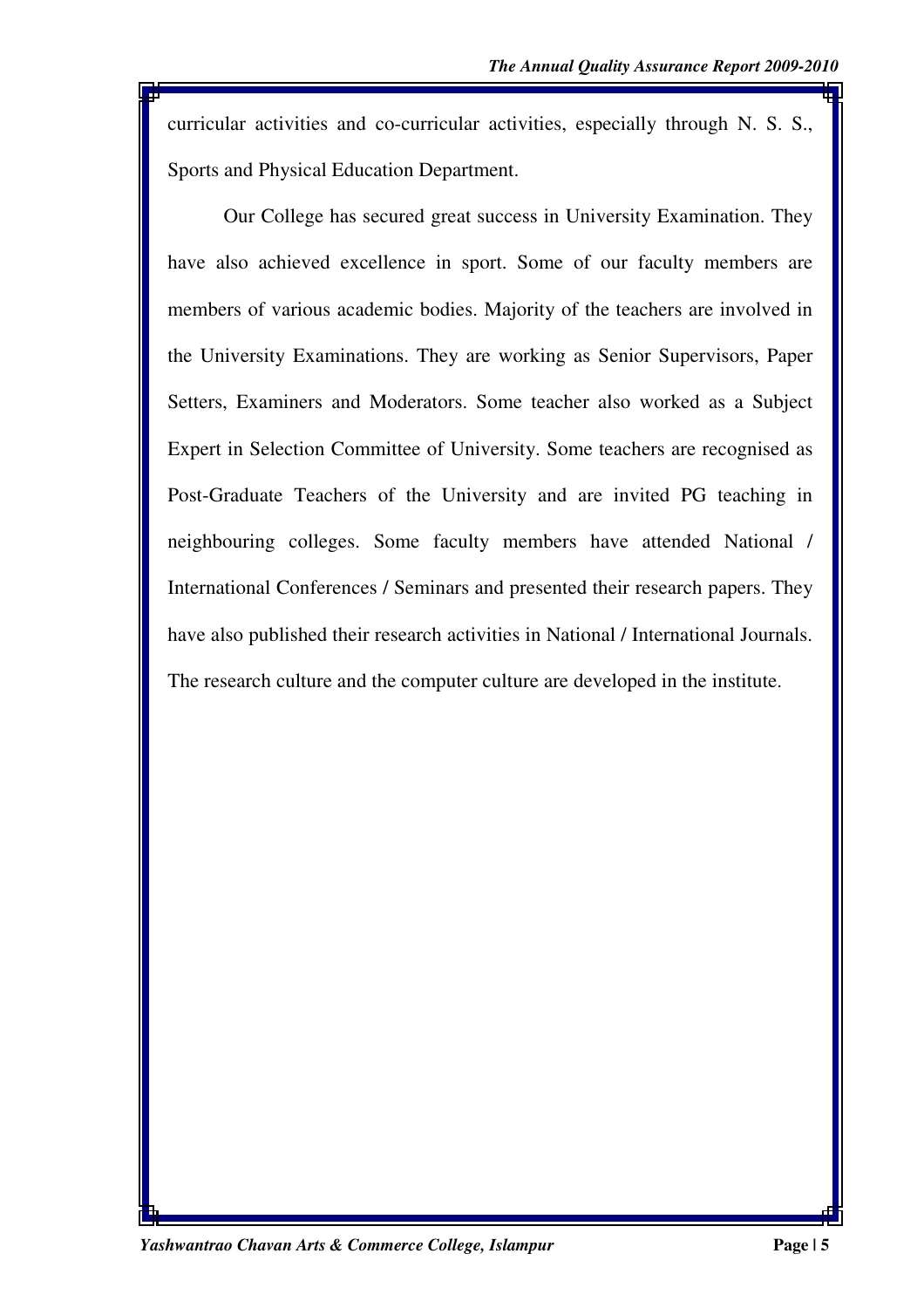# ANNUAL QUALITY ASSURANCE REPORT 2009-2010

In pursuance of the National Action Plan of the NAAC for performance, evaluation, assessment and accreditation and quality upgradation of higher education, Yashwantrao Chavan Arts and Commerce College has established Internal Quality Assurance Cell, as a post- accreditation quality substance measure. The members of the cell are:

**Chair Person** 

**Mr. B. S. Kale**  (Principal)

# **Faculty Members**

Mr. R. N. Sanap Mr. V. K. Borage Mr. E. R. Patil Mr. V. B. Patil Mr. H. A. Narayankar Mr. A. R. Shinde Mr. A. M. Jadhav Mr. A. S. Patil Mr. S. R. Mane

**Members from the Management** 

**Adv. B. S. Patil**  (Honourable General Secretary of the society) **Adv. Dhairyashil Patil**  (Honourable Joint Secretary of the society)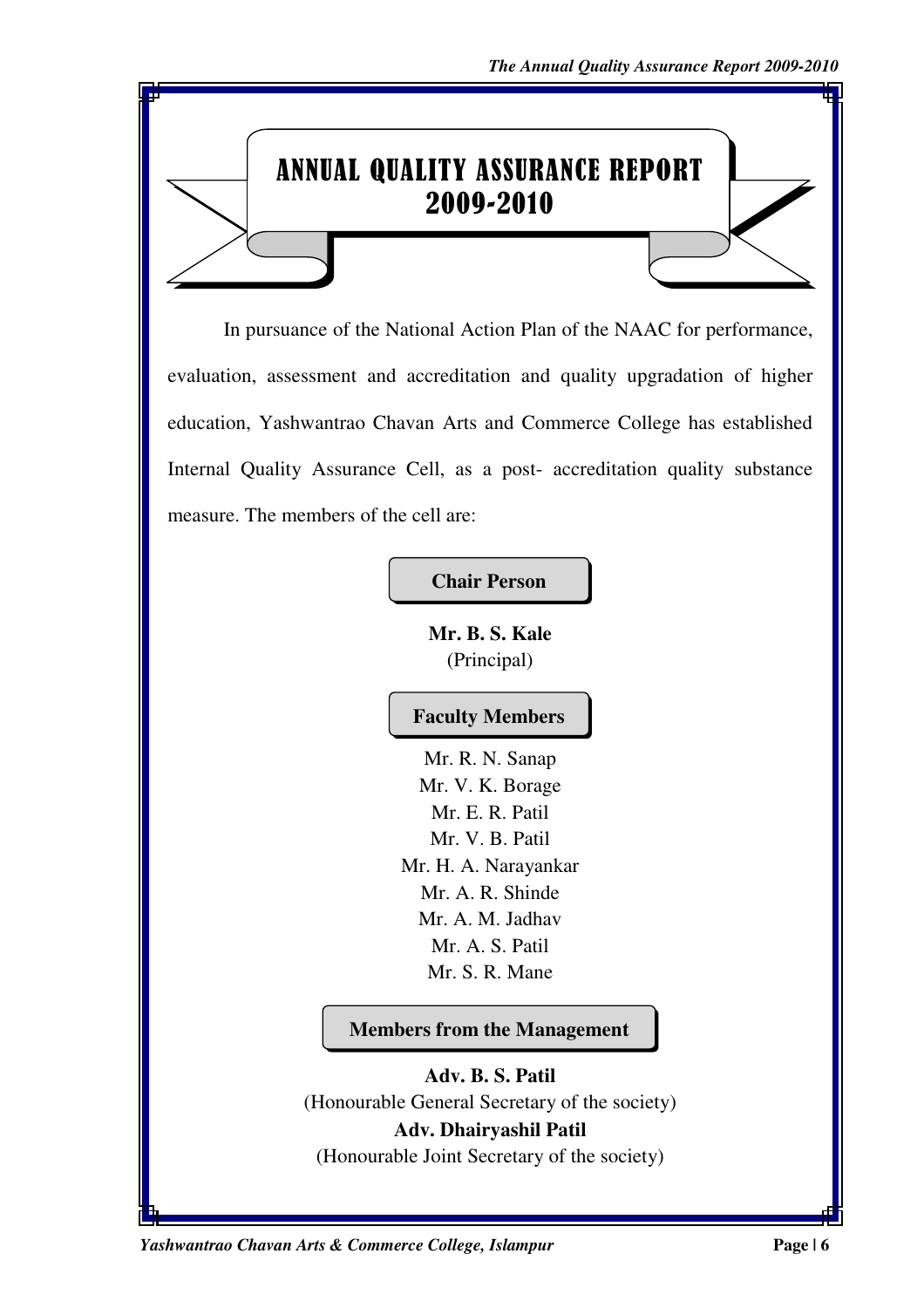#### **Senior Administrative Officers**

**Mr. B. R. Kute**  (Office Superintendent)

> **Mr. S. A. Mali**  (Head Clark)

**Mr. D. B. Patil**  (Librarian)

**Nominee from Local Society** 

**Mr. L. G. Dabhole** 

**Mr. Jaywant Jadhav** 

**Member from Alumni** 

**Prof. D. Y. Jamadar** 

**Member from Students** 

**Miss Anjana Alavane**

**Member Co-ordinator** 

**Mrs. S. R. Hegisthe** 

*Yashwantrao Chavan Arts & Commerce College, Islampur* **Page | 7**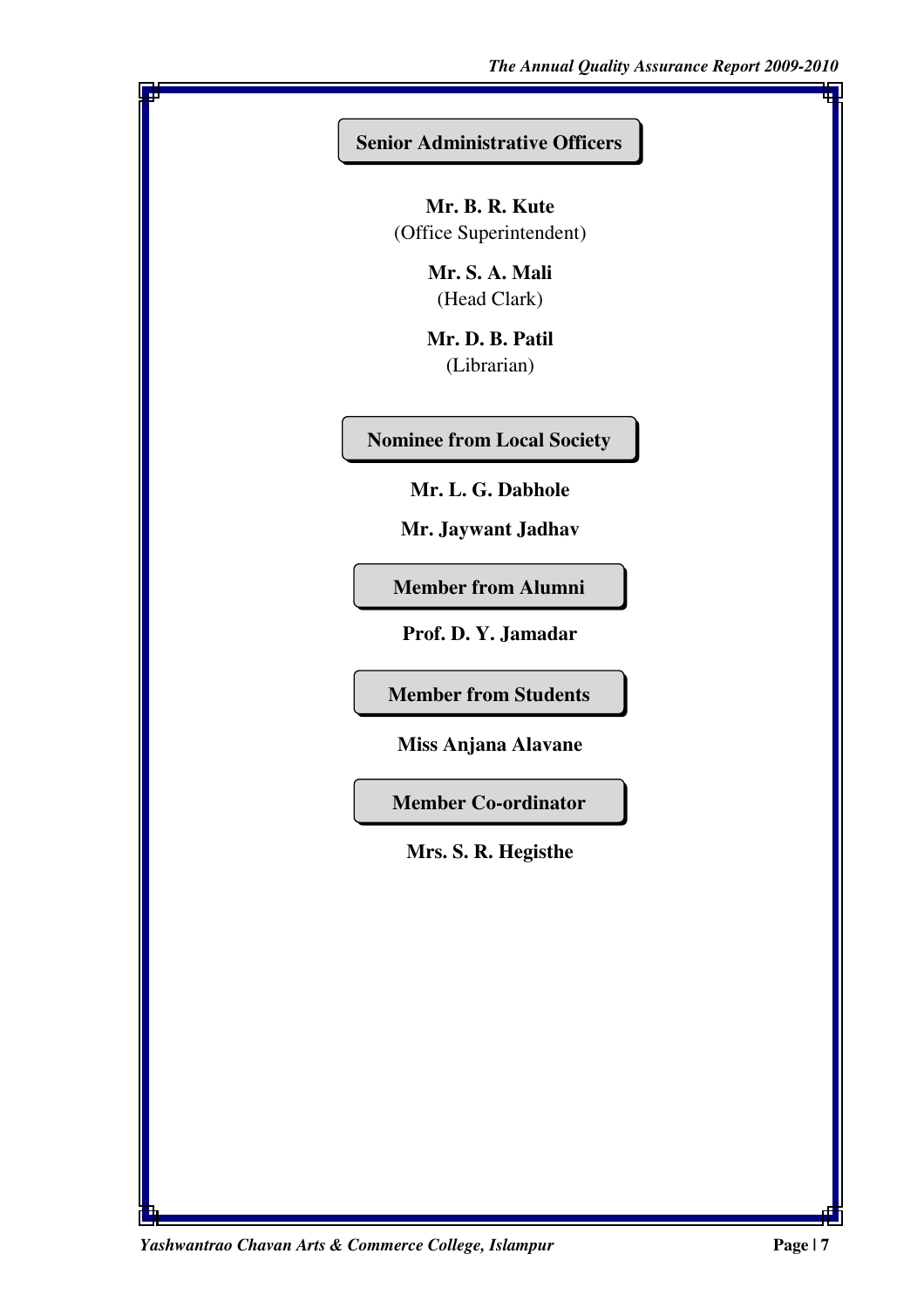

(Chalked out by the IQAC in the beginning of the year 2009-2010)

Yashwantrao Chavan Arts and Commerce College is established in order to pursuit of its motto "Bahujan Hitay… Bahujan Sukhay" (for the good of many, for the prosperity of many). The students seeking education in our college are from rural area especially from socially and economically backward classes. We encourage students to participate in co-curricular and extra curricular activities and create confidence in them. We have constituted several Communities and Associations for the all round personality development of the students. The meeting of IQAC was held on  $7<sup>th</sup>$  July, 2009 to prepare the plan.

The proposed action plan for 2009-2010 is :

- 1. The extension and development of the infrastructure. Construction of Ladies Hostel with UGC grants.
- 2. The organisation of seminars and workshops under Lead College Activities.
- 3. To introduce '*Bachelor of Computer Application*' Programme (BCA) – Part II (Three Year Course), '*Bachelor of Business Administration*' (BBA) – Part III and '*Diploma Course in Journalism*'.
- 4. To Organise Lectures of eminent personalities in the various fields.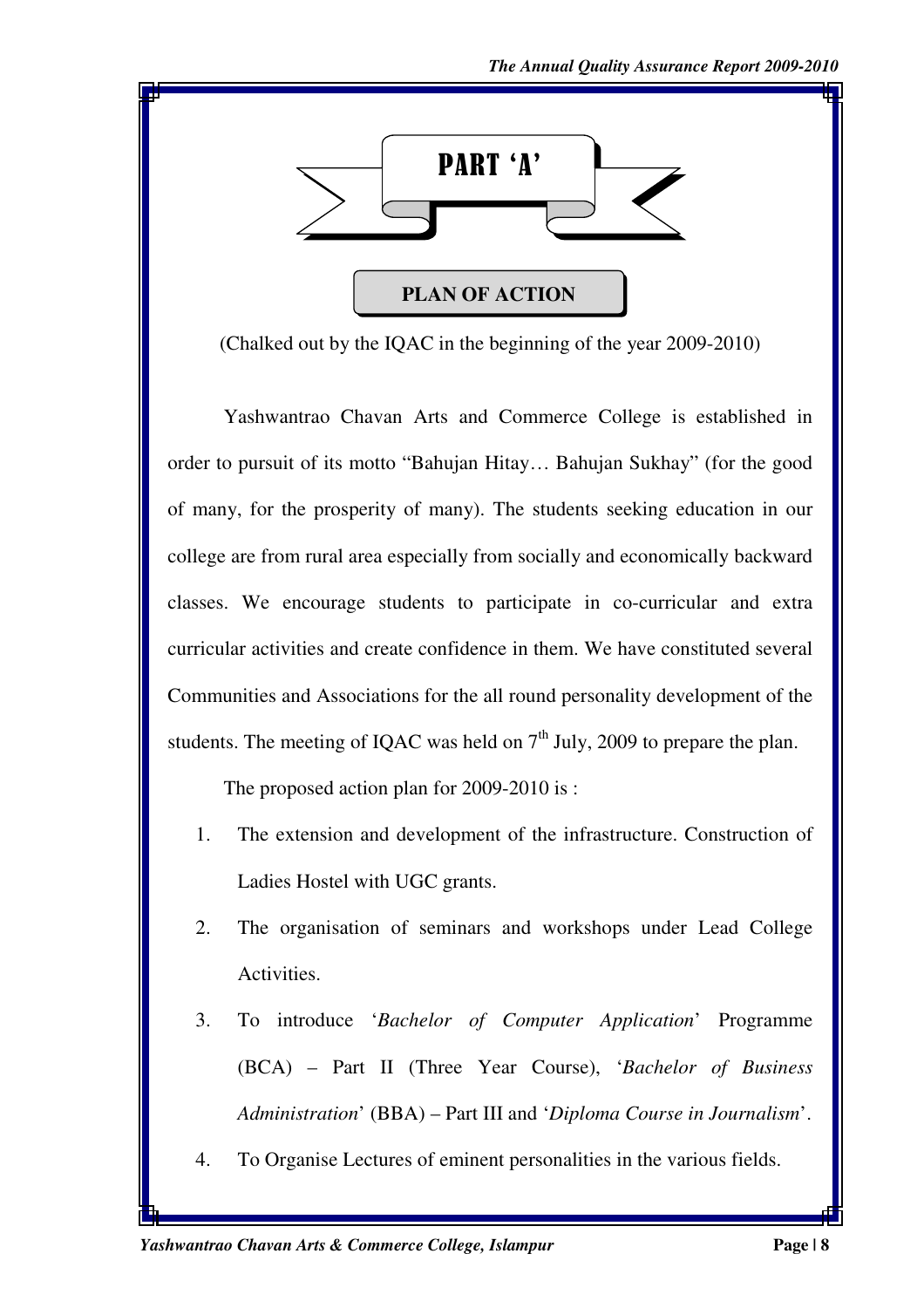- 5. Organisation of publication ceremony of *'Antaryami'* Biography of founder of the institution *Late Shri. S. D. Patil Saheb* in collaboration with Walwa Taluka Education Society (23<sup>rd</sup> January 2010)
- 6. Organisation of Silver jubilee 'Inter-State Level Hockey Tournaments' in collaboration with S. D. Patil Charitable Trust.
- 7. Organisation of inaugural function of opening of the statue of the founder of the institution in the auspicious presence of Governor of Tripura *Dr. D. Y. Patil saheb*.
- 8. Organisation of workshop on 'Research Project' to develop research culture.
- 9. To arrange programmes for personality development of students.
- 10. To publish annual magazine with Marathi, Hindi and English sections and wallpapers.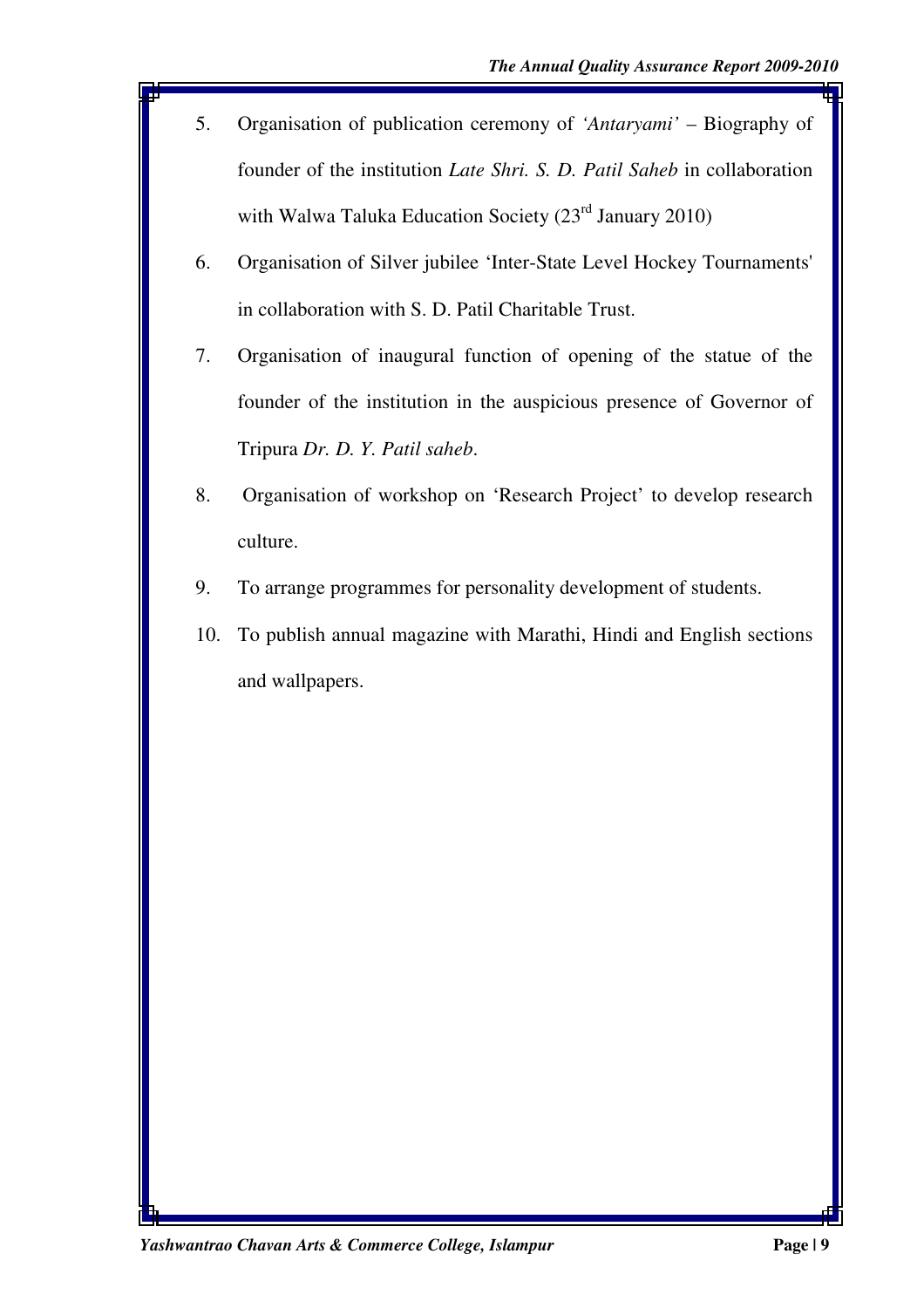## **PLAN WORKED OUT**

(i.e. outcome achieved by the college at the end of year 2009-10)

 As per the proposed plan during this year, we have implemented following activities.

- 1. The extension and development of infrastructure is in process (Ladies Hostel is under construction).
- 2. B. B. A. Part III is introduced from 2009-10.
- 3. B. C. A. Part II is introduced from 2009-10.
- 4. '*Diploma in Journalism*' is also introduced.
- 5. Workshop on '*Research Project*' and '*Law Literacy*' is organised.
- 6. Published annual magazine '*Yashodhan'* and wallpaper '*Shabdankur*'.
- 7. Organised lectures of eminent personalities on various occasions.
- 8. Held NSS special camp, district level camp and various extension activities.
- 9. Organised two guest lectures in the village Tandulwadi on '*Rural Development*' and '*National Integrity*' in collaboration with Adult and Continuous Education and Extension Department, Shivaji University, Kolhapur.
- $\Box$  On the occasion of celebration of Birth Centenary (2010-11) of the founder of the institution S. D. Patil (Saheb) following activities were organised in collaboration with the parent society and its various branches.
	- 1. Organised publication ceremony of *'Antaryami'* biography of the founder of the institution on  $23<sup>rd</sup>$  January 2010.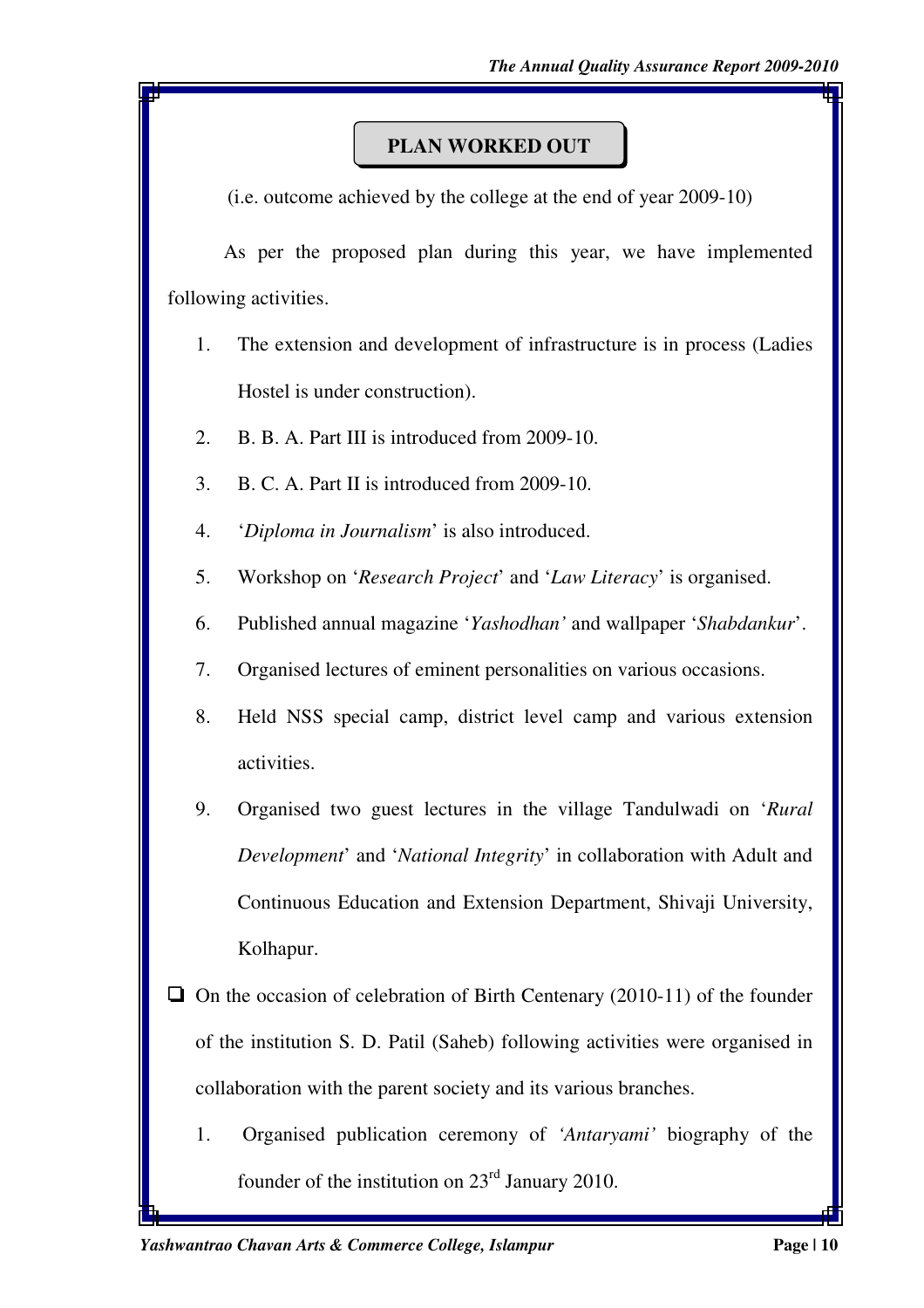- 2. Organised Silver Jubilee Inter-State level Hockey Tournaments on 23<sup>rd</sup> January 2010.
- 3. Organised function of the opening of the statue of the founder of the institution in the auspicious presence of the Governor of Tripura Hon. Dr. D. Y. Patil (Saheb) on  $6<sup>th</sup>$  February 2010.

The Students are encouraged to participate in different co-curricular and extra curricular activities. Value based education is practiced through the celebration of national festivals, anniversaries of eminent national leaders and social reformers by organising guest lectures and the several activities of N.S.S. and different association are formed in the college. Research culture and computer culture is developed to enrich faculty and the students with advanced knowledge. We have tried to fulfil the pre-planned actions. There is still scope to enhance our quality.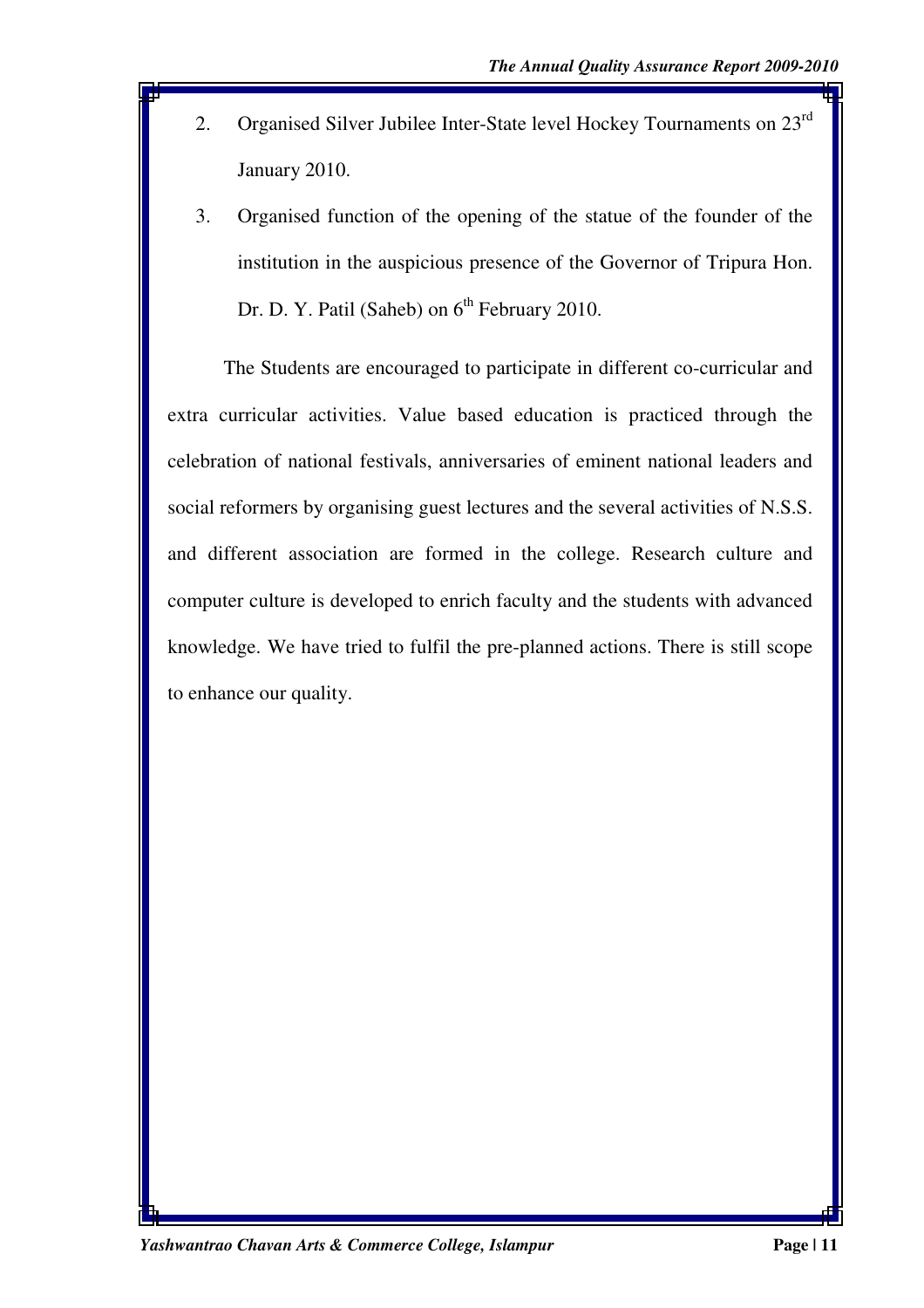

# *1. Activities Reflecting Goals and Objectives of the Institute :*

The goals and objectives of the institution are reflected through following activities carried out by the college;

- 1. All the teachers prepare term-wise teaching plan and strictly implement it to complete the syllabus before the commencement of the university examinations. The head of the departments monitor that the plan is executed.
- 2. As per the guidance of the UGC and University all the teachers are required to fill up the self-appraisal form at the end of every academic year. These self-appraisal forms are verified and necessary suggestions are given to the concerned teachers by the principal.
- 3. The Discipline Committee along with the other members of the staff ensures that students are regular and punctual in attending the lectures.
- 4. Various co-curricular and extra curricular activities are conducted for overall personality development of the students throughout the year. Various committees and associations were formed for extra curricular activities.
- 5. We organise various extension activities and motivate students to participate in it.
- 6. The N. S. S. unit of our college consists of 150 volunteers. Through regular activities as special camps of NSS. We develop teamwork,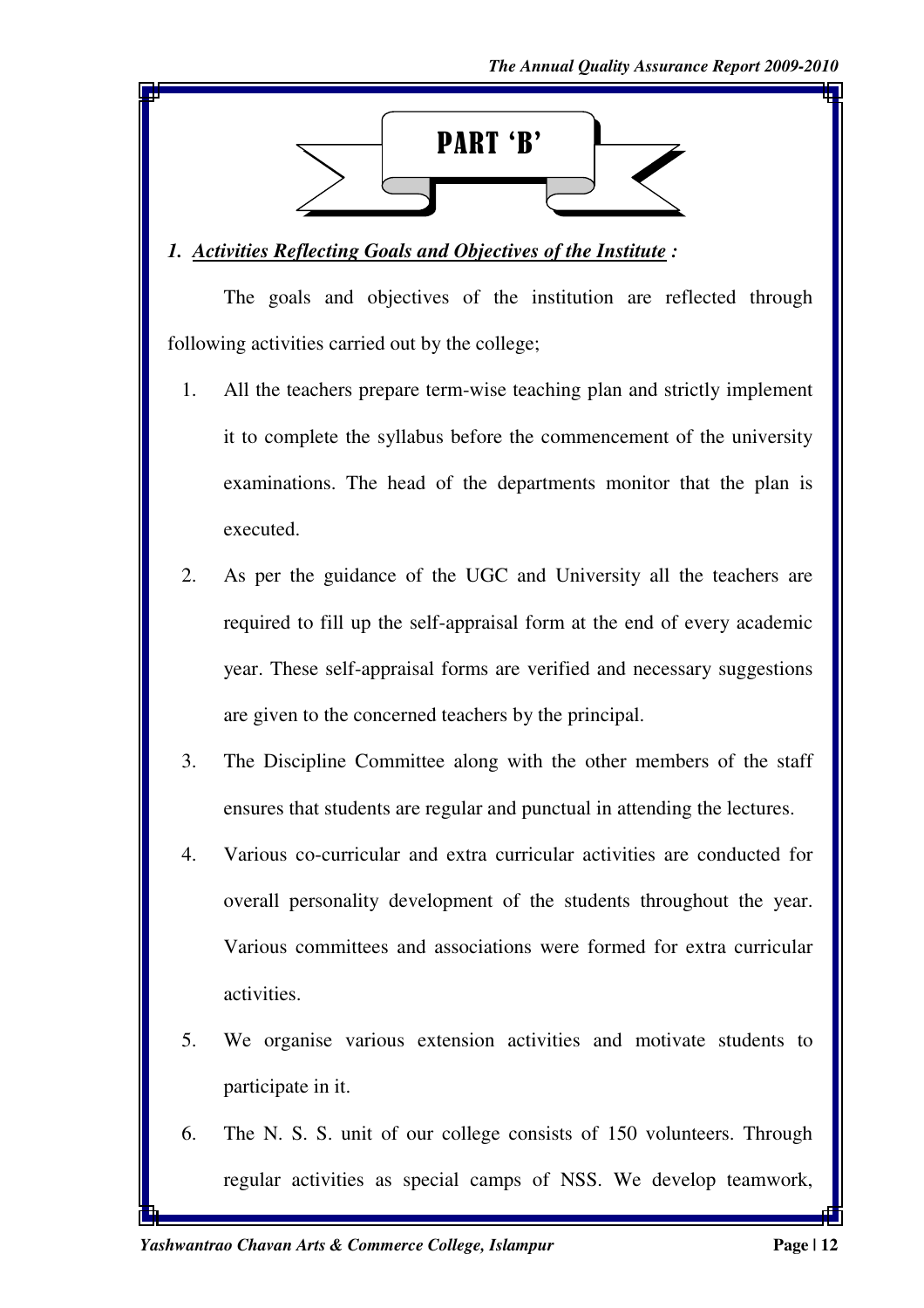leadership skilled and social commitment, self-reliance, mutual understanding, etc. among the students.

- 7. To promote literacy activities the college has published annual magazine *'Yashodhan'* and wallpaper *'Shabdankur'*. It also surves as a platform for students to exhibit their creative thinking and writings.
- 8. The institution has organised lectures of eminent personalities from the various fields.
- 9. The college practices value based education through celebration of national festivals, anniversaries of the eminent national leaders and social reformers. The institution has also organised various activities to celebrate birth centenary of the S. D. Patil (Saheb), founder of the institution to commemorate his work, in collaboration with parent society. On this occasion *'Antaryami'*, biography of the founder is published and his statue is erected on the campus.
- 10. The extension and development of infrastructure is done as per the requirements. Computer lab with internet facility is made available. The seven acre college campus has been well planned and developed with specious buildings, lot of open space, well-maintained gardens and greeneries to make it pollution free and environment friendly.

#### *2. New Academic Programmes Initiated :*

The college has introduced three years integrated B. B. A. and B. C. A. degree coerces. The B. B. A. degree course is a programme in Business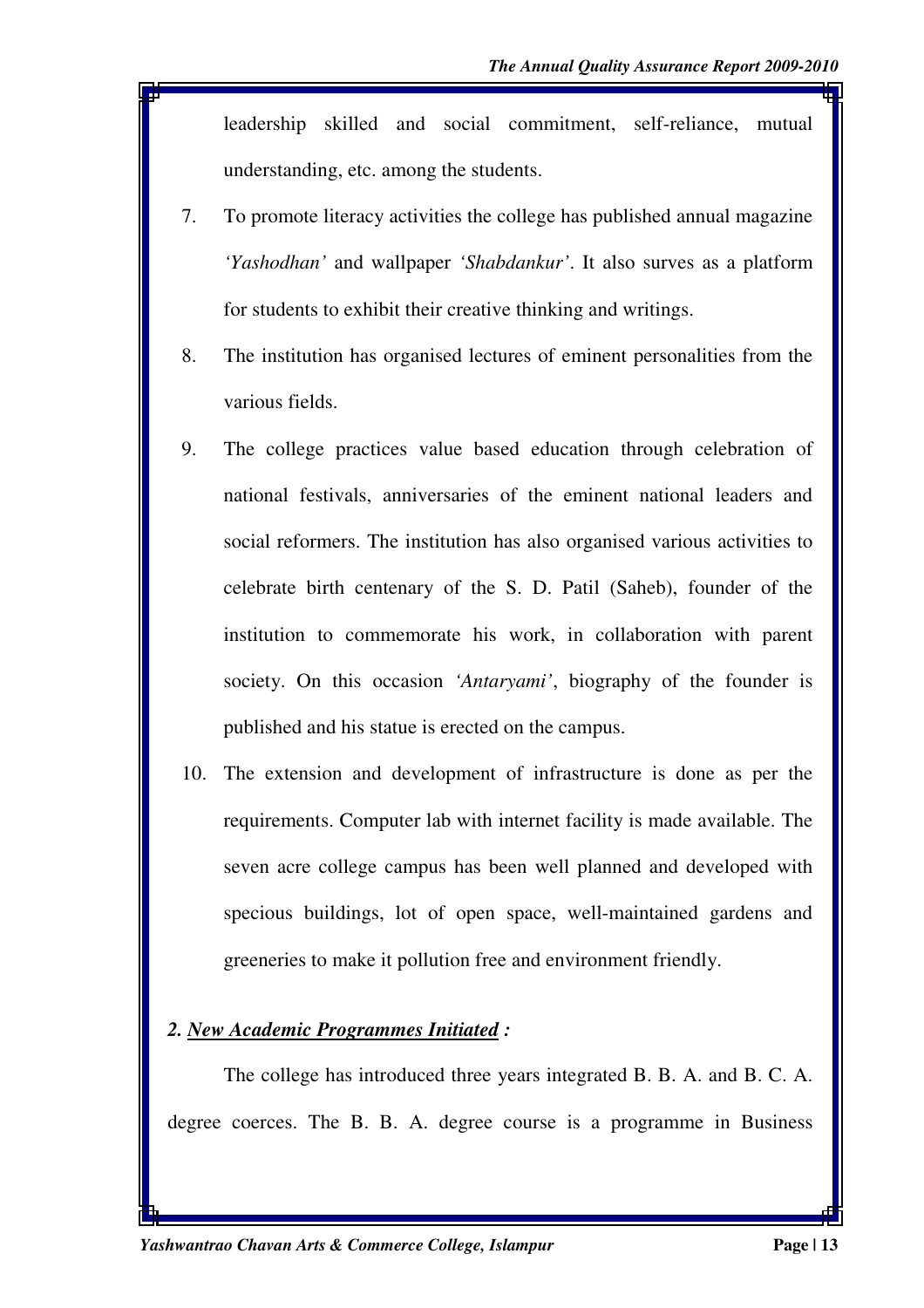Administration aimed at developing versatile professional skills in business world.

(A) B. B. A. Part III is introduced form 2009-10. B. B. A. course introduced following papers at B. B. A. Part III level.

- 1. Production and Service Management
- 2. Marketing Management
- 3. Fundamentals of Business Law
- 4. Human Resource Management
- 5. Business Economics III
- 6. Financial Management
- 7. IT Applications in Management
- 8. Project Work

(B) The college has also introduced B. C. A. degree course. This course is a programme in Computer Application aimed at developing versatile professional skills in computer world. B. C. A. course introduced following papers at B. C. A. Part II level (2009-10).

#### **For Semester III**

- 1. System Analysis and Design
- 2. Object Oriented Programme with C++
- 3. File and data structure
- 4. Financial Service and Banking
- 5. Marketing Management
- 6. Lab Course III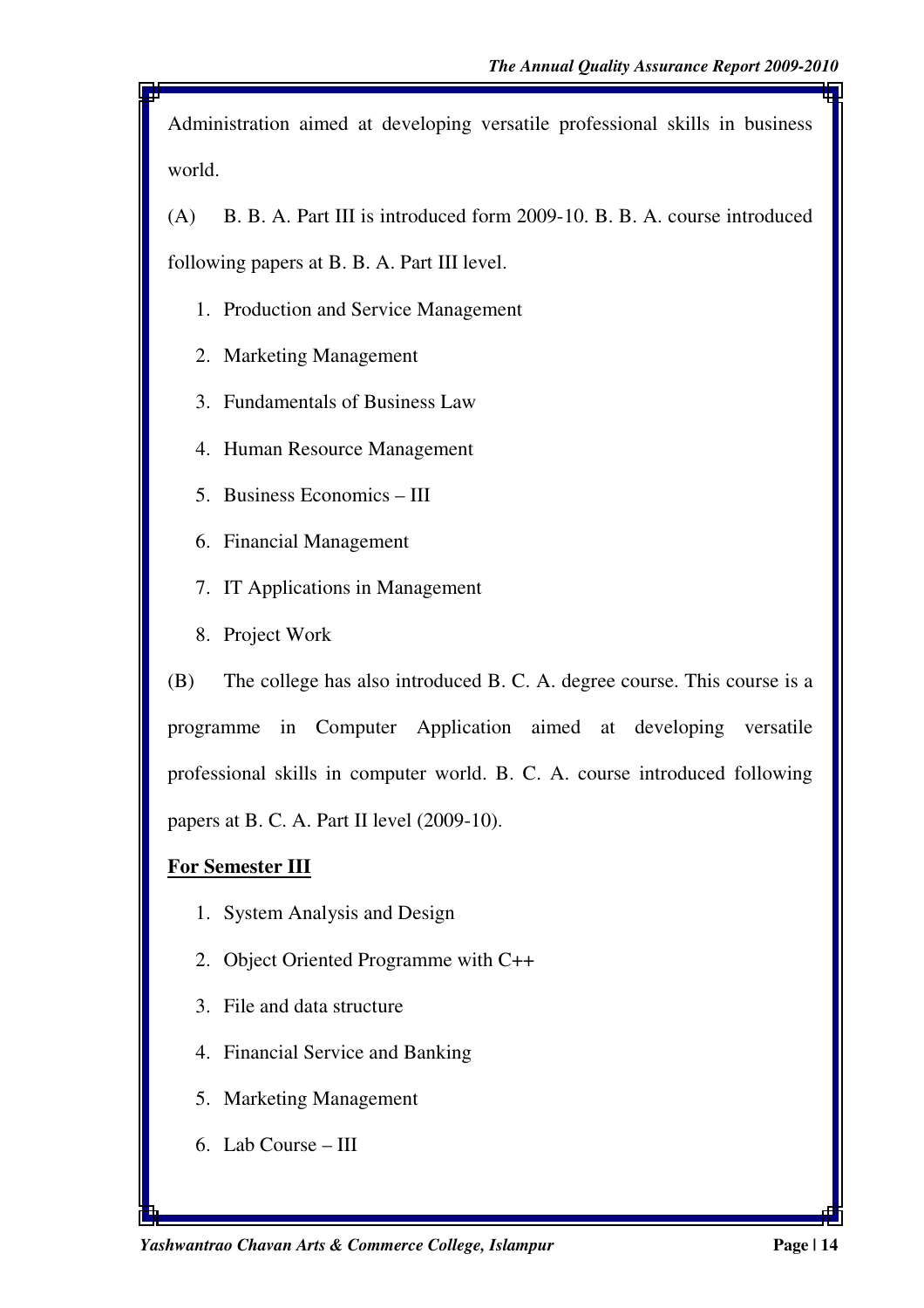# **For Semester IV**

- 1. GUI Programming in Visual Basic
- 2. RDBMS and Oracle
- 3. Networking and Data Communication
- 4. Human Resource Management and Material Management
- 5. Entrepreneurship and Small Business Management
- 6. Lab Course IV

(C) Apart form that the college has also introduce the *'Diploma in Journalism'.*

# *3. Innovations in Curricular Design and Transaction :*

- $\Box$  Mr. A. M. Jadhav worked as a member of writing team of text book of Compulsory English for B. A. – I.
- $\Box$  Mr. B. P. Patil prepared a topic Economics Research Methods for B. A. – III (Paper No. VI). Book prescribed by University for SIM. He also member of writing team for M. A. – I (Paper – II) book for SIM.

# *4. Inter-Disciplinary Programme Started :*

– Nil –

# *5. Examination Reforms Implemented :*

Shivaji University has introduced new pattern 80 (University Exam) + 20 (Internal Evolution Scheme) from 2008-2009. This pattern is continued for Part II of all streams in the academic year 2009-2010 also.

# *6. Conditions Qualified : NET/SET/GATE etc. :*

– Nil –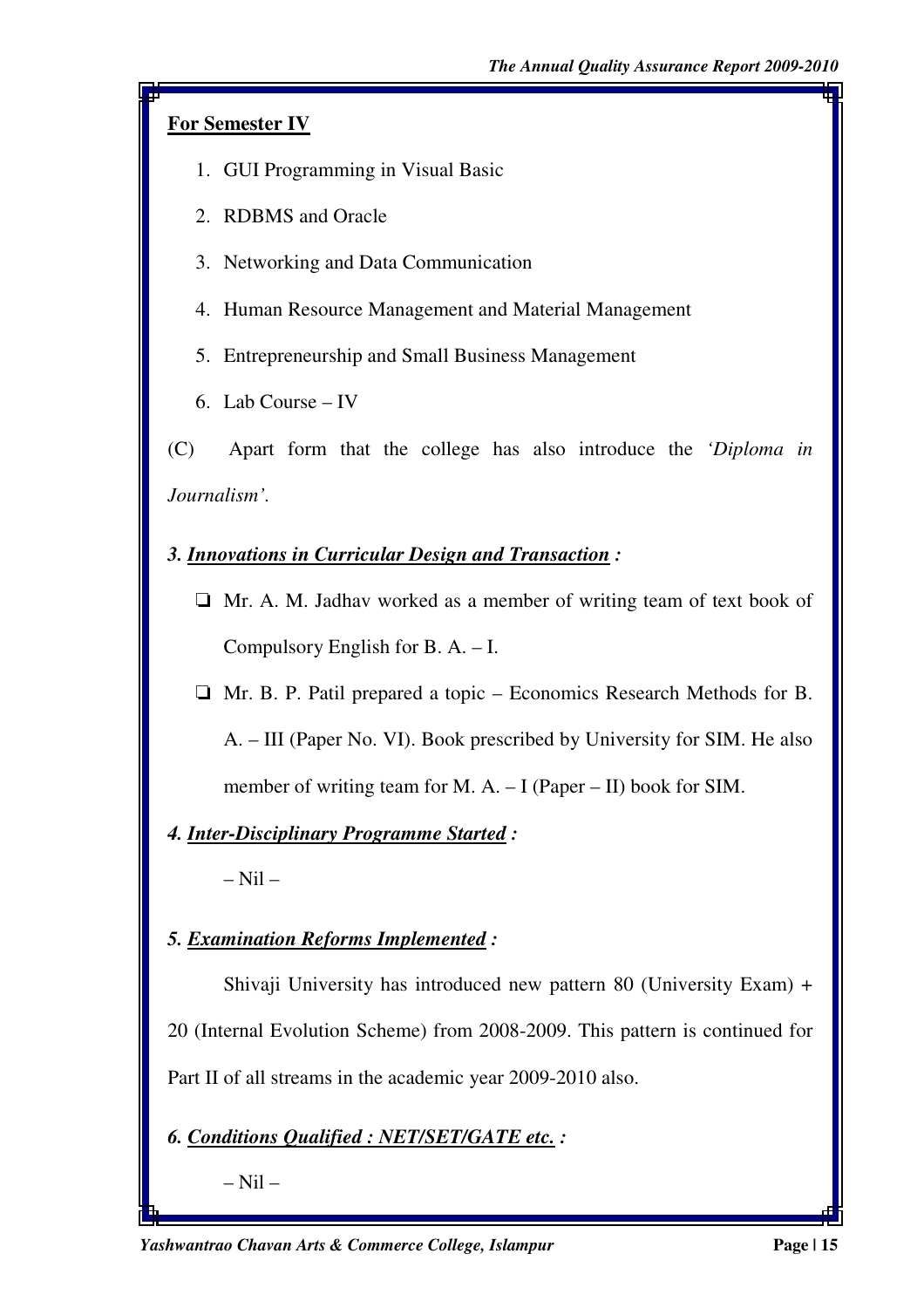# *7. Initiative towards Faculty Development Programmes :*

The faculty members attend Refresher Courses, Orientation Programmes and workshops of their respective subjects to improve their performance.

The following teachers have attended the Conferences, Seminars and Workshops.

| No.            | <b>Name of Teacher</b> | <b>Subject</b> | University /<br>State /<br><b>National</b><br><b>Level</b> | Conference /<br>Seminars/<br><b>Workshops</b> |
|----------------|------------------------|----------------|------------------------------------------------------------|-----------------------------------------------|
| $\mathbf{1}$   | Prin. Mr. B. S. Kale   | Economics      | <b>State</b>                                               | Conference                                    |
| $\overline{2}$ | Mr. R. N. Sanap        | Political Sci. | University                                                 | Workshop                                      |
|                |                        |                | University                                                 | Workshop                                      |
| 3              | Mr. T. N. Kale         | Geography      | University                                                 | Workshop                                      |
| $\overline{4}$ | Mr. V. S. Idate        | Commerce       | University                                                 | Workshop                                      |
|                |                        |                | University                                                 | Workshop                                      |
|                |                        |                | National                                                   | Conference                                    |
|                |                        |                | National                                                   | Conference                                    |
| 5              | Mr. U. A. Waghmare     | Economics      | National                                                   | Conference                                    |
|                |                        |                | National                                                   | Conference                                    |
|                |                        |                | University                                                 | Workshop                                      |
| 6              | Dr. K. R. Mohite       |                | University                                                 | Workshops (3)                                 |
|                |                        | <b>History</b> | University                                                 | Conference                                    |
|                |                        |                | National                                                   | Seminar                                       |
| $\tau$         | Mr. A. M. Jadhav       | English        | National                                                   | Seminar                                       |
|                |                        |                | University                                                 | Workshops (8)                                 |
|                |                        |                | National                                                   | Conference                                    |
| 8              | Mr. B. P. Patil        | Economics      | National                                                   | Conference                                    |
|                |                        |                | <b>State</b>                                               | Conference                                    |
| 9              |                        |                | <b>State</b>                                               | Seminar                                       |
|                | Mrs. S. R. Hegishte    | English        | University                                                 | Workshops (3)                                 |
| 10             | Mr. V. B. Patil        | Phy. Edu.      | National                                                   | Conference                                    |
|                |                        |                | University                                                 | Workshops (3)                                 |
| 11             | Mrs. S. D. Ratnakar    | Marathi        | National                                                   | Sahitya                                       |
|                |                        |                |                                                            | Sammelan                                      |
| 12             | Mr. A. R. Shinde       | Commerce       | University                                                 | Workshops (3)                                 |
| 13             | Mr. A. G. Jadhav       | Sociology      | University                                                 | Workshops (2)                                 |
| 14             | Mr. H. A. Narayankar   | Phy. Edu.      | National                                                   | Conference                                    |
|                |                        | English        | National                                                   | Workshop                                      |
| 15             | Mr. S. R. Mane         |                | University                                                 | Workshops (3)                                 |
|                |                        |                | University                                                 | Workshops                                     |
| 16             | Mr. A. P. Chandekar    | Marathi        | <b>State</b>                                               | Conference                                    |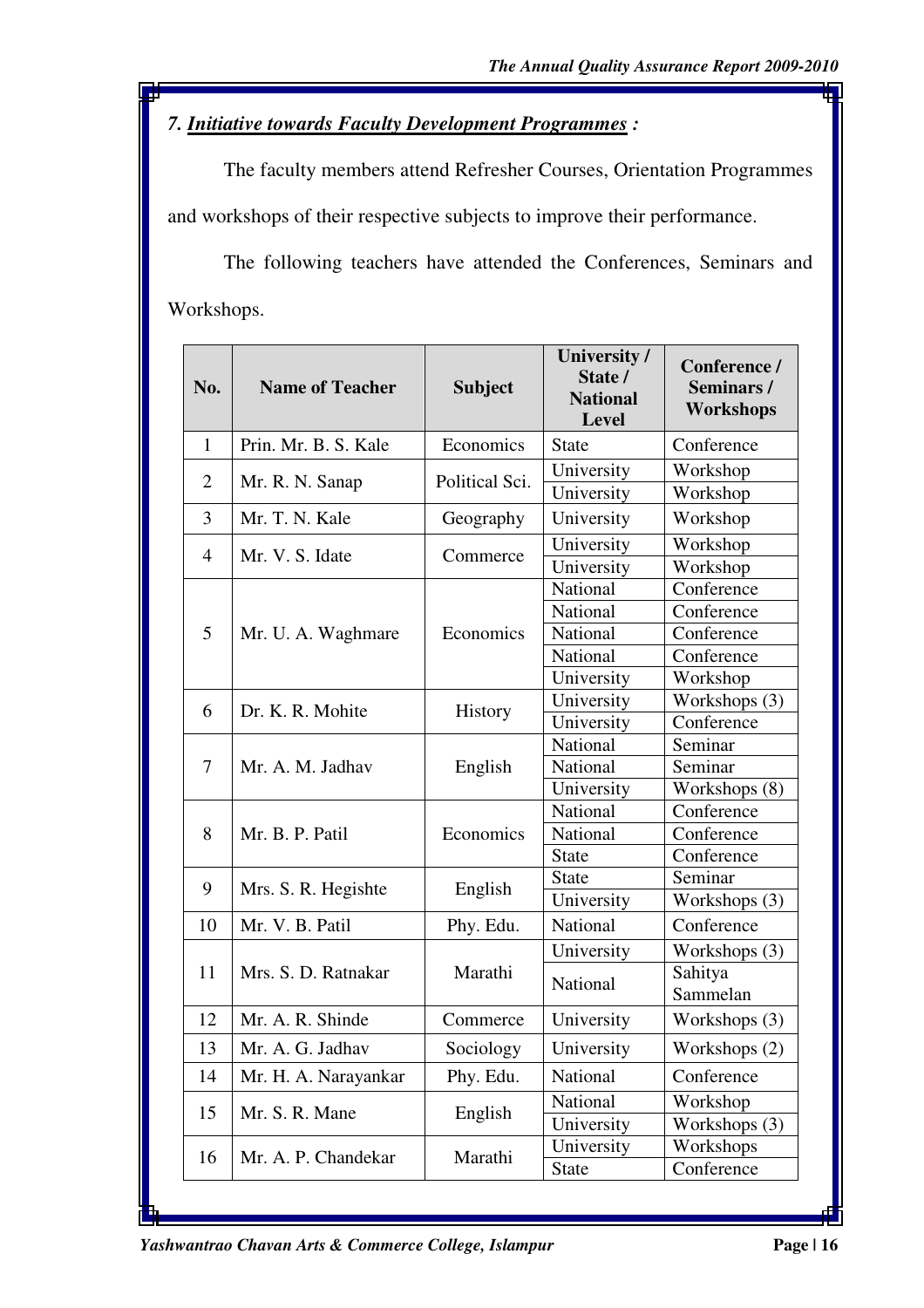The following teachers from our college presented their Research Papers in Seminars and Conferences :

| No.            | <b>Name of Teacher</b> | <b>Subject</b>        | Conference /<br><b>Seminars</b> | <b>Topic of</b><br><b>Research Paper</b>                                                                                                            |
|----------------|------------------------|-----------------------|---------------------------------|-----------------------------------------------------------------------------------------------------------------------------------------------------|
| 1              | Prin. Mr. B. S. Kale   | Economics             | National<br>Conference          | राष्ट्रीय ज्ञान आयोग                                                                                                                                |
| $\overline{2}$ | Mr. H. A. Narayankar   | Physical<br>Education | National<br>Conference          | 1. Effects of<br>Aerobic Training<br>on Body Mass<br>Index : Rural<br>Women in<br>Walwa Taluka<br>2. National<br>Integrity through<br><b>Sports</b> |
| 3              | Mr. A. M. Jadhav       | English               | Regional<br>Workshop            | Developing<br><b>Interview Skills</b>                                                                                                               |

# *8. Total Number of Seminars / Workshops Conducted :*

Our college has organised following workshops.

| No. | <b>Seminars / Workshop</b> | Date                           |
|-----|----------------------------|--------------------------------|
|     | <b>Research Project</b>    | 10 <sup>th</sup> February 2010 |
|     | Law Literacy               |                                |

# *9. Research Project :*

| Newly Implemented | Nil |
|-------------------|-----|
| Completed         | Nil |

*10. Patents Generated, if any :* 

 $-$  Nil  $-$ 

*11. Research Grants Received from various Agencies :* 

 $-$  Nil  $-$ 

*12. Research Grants Received from various Agencies :* 

– Nil –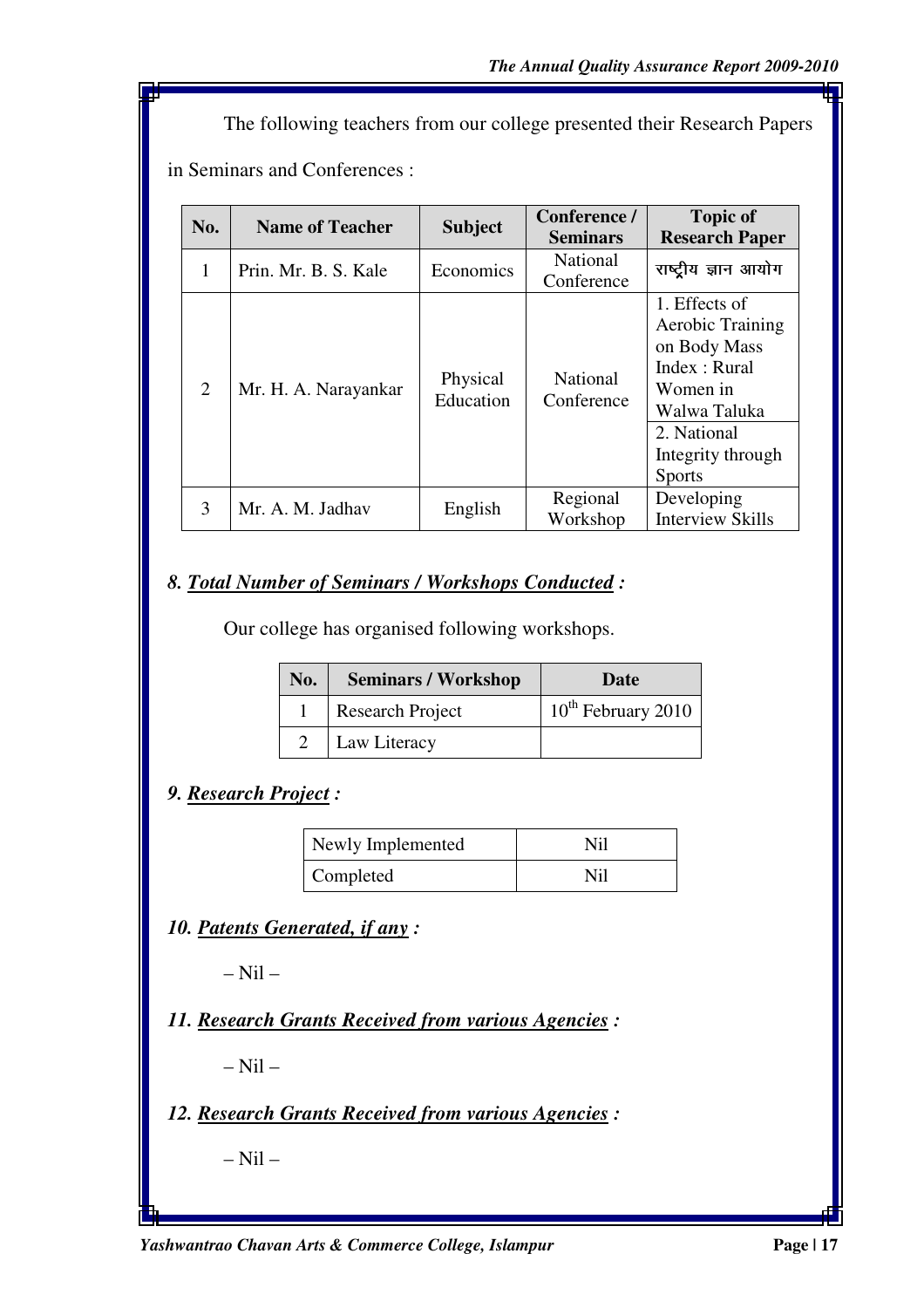# *13. Details of Research Scholars :*

At present two members of staff are with Ph. D. and eight members are with M. Phil.

The following faculty engaged in research work (Ph. D.)

|    | Ms. S. D. Ratnakar  | Marathi   |
|----|---------------------|-----------|
| 2. | Mr. B. P. Patil     | Economics |
| 3. | Mr. A. M. Jadhav    | English   |
| 4. | Mrs. S. R. Hegishte | English   |
|    | Mr. A. G. Jadhav    | Sociology |

*14. Citation Index of faculty members and Impact Factor :* 

- 1. Mr. B. P. Patil (Economics) has worked as Co-writer for 'Co-operation'. This book is published by Maharashtra State Bureau of Textbook production. This book is prescribed for  $11<sup>th</sup>$  Standard.
- 2. Mr. A. R. Shinde has worked as a member of B. O. S. Maharashtra State Secondary and Higher Secondary Education Mandal, Pune. He worked as a member and guide for writing team of the following books.
	- i. Secretarial Practice
	- ii. Co-operation
	- iii. Organisation of Commerce and Management
- 3. Mr. A. M. Jadhav has worked as a member of writing team of B. A. I Compulsory English.

# *15. Honours / Awards to the faculty :*

 $-$  Nil  $-$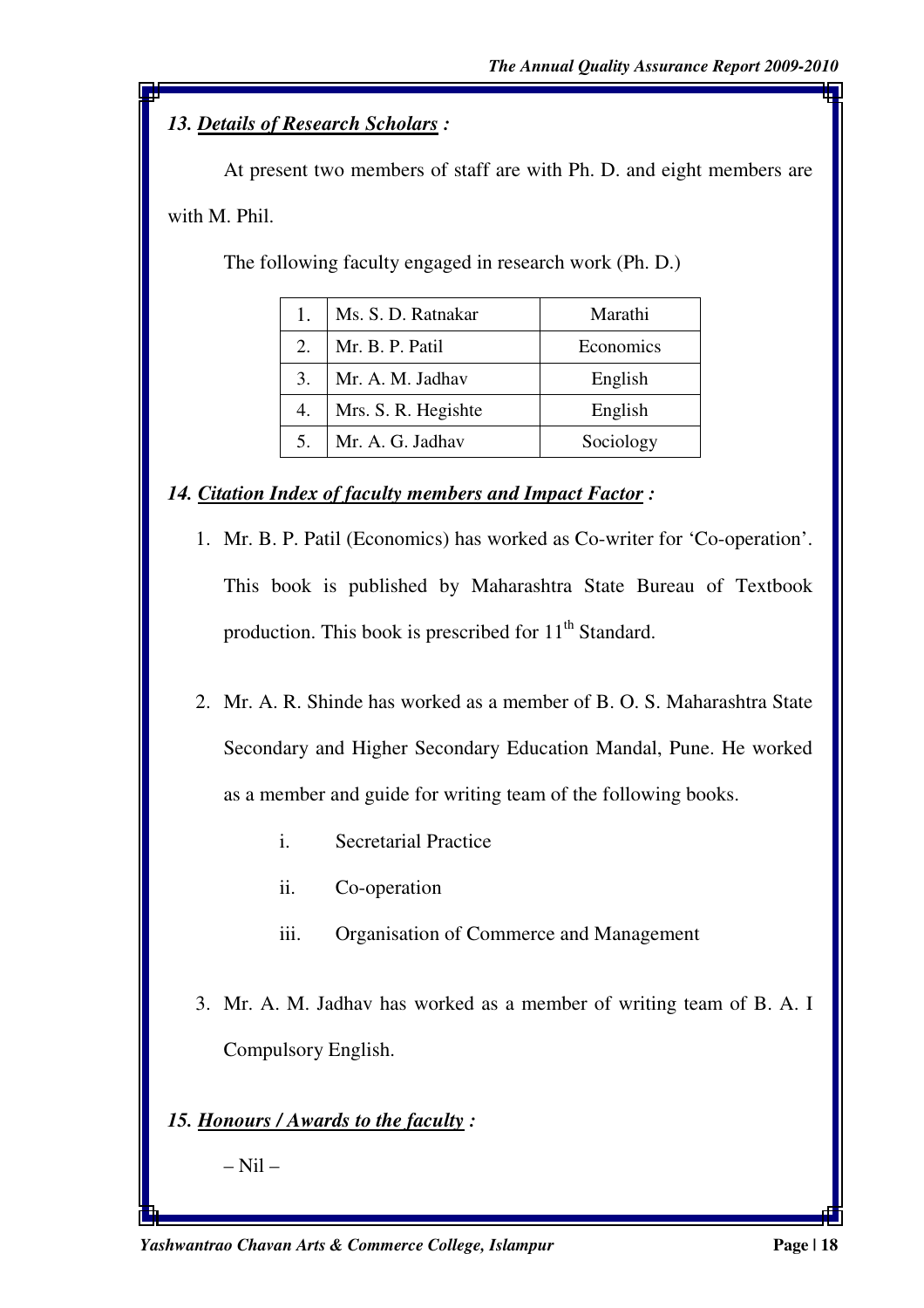*16. Internal Resource Generated :* 

– Nil –

# *17. Details of Departments getting SAP, COSIST (ASSIST) / DST, FIST, etc. Assistance Recognition :*

 $-$  Nil  $-$ 

*18. Community Services :* 

The following community services are carried out through N. S. S. The students are encouraged to participate in the community oriented activities organised by this department.

| Sr. No.          | <b>Date</b> | <b>Nature of Programme</b>                                                                                          |  |
|------------------|-------------|---------------------------------------------------------------------------------------------------------------------|--|
| 1.               | 03/07/2009  | Inauguration of N. S. S. Unit                                                                                       |  |
| $\overline{2}$ . | 11/07/2009  | Celebration of National Population Day                                                                              |  |
| 3.               | 01/08/2009  | Celebration of Birth Anniversary of Annabhau<br>Sathe, Rajarambapu Patil and Death Anniversary<br>of Lokmanya Tilak |  |
| $\overline{4}$ . | 15/08/2009  | Rally on the occasion of Independence Day                                                                           |  |
| 5.               | 29/08/2009  | One Day 'Gram Swachhata Camp' at Itakare                                                                            |  |
| 6.               | 05/09/2009  | Tree plantation at Mahadev Nagar Area on<br>occasion of Teacher's Day                                               |  |
| 7.               | 10/09/2009  | Literacy Rally in Islampur City                                                                                     |  |
| 8.               | 20/09/2009  | Eradication of Gajargavat in Hanuman Nagar                                                                          |  |
| 9.               | 25/09/2009  | Lecture of Personality Development on the<br>occasion of National Service Scheme                                    |  |
| 10.              | 12/10/2009  | Lecture on Environmental Conservation at Itkare                                                                     |  |
| 11.              | 23/10/2009  | <b>Cleaned College Campus</b>                                                                                       |  |
| 12.              | 01/11/2009  | Toilet survey and digging of pits for toilets at<br><b>Itkare</b>                                                   |  |
| 13.              | 02/11/2009  | Tree plantation near Biroba Temple, Itkare                                                                          |  |
| 14.              | 06/12/2009  | Lecture on the occasion of Constitutional Day                                                                       |  |
| 15.              | 27/12/2009  | AIDS awareness rally and lecture at Itkare                                                                          |  |
| 16.              | 01/01/2010  | Rally at Islampur on occasion of Transport<br><b>Safety Week</b>                                                    |  |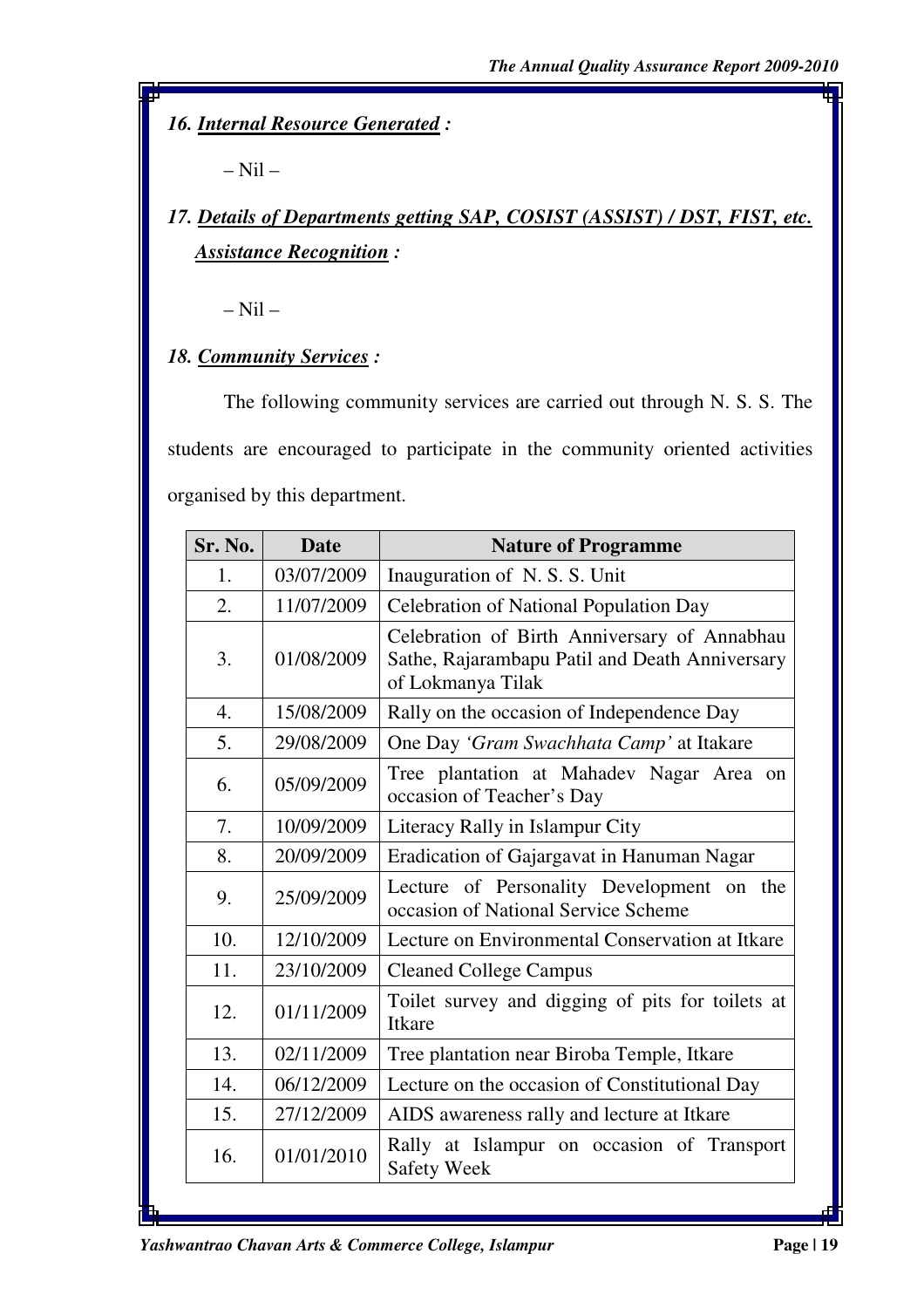| 17. | 09/01/2010<br>to<br>16/01/2010 | NSS special camp was orgainsed in the adopted<br>village Itakare. The main activities carried out<br>through the special camp are;       |
|-----|--------------------------------|------------------------------------------------------------------------------------------------------------------------------------------|
| 18. | 09/01/2010                     |                                                                                                                                          |
|     |                                | Inauguration function of NSS special camp                                                                                                |
| 19. | 10/01/2010                     | Cleaned roads and gutters (drainage system).<br>Arranged lecture on personality development by<br>Soamnath Gharge (Dy. S. P., Islampur). |
|     |                                | Cleaned the campus of Tukai Temple.                                                                                                      |
|     |                                | Toilet survey.                                                                                                                           |
| 20. | 11/01/2010                     | Guest lecture on 'Cultural Values' by Manikrao<br>Patil                                                                                  |
|     |                                | Cleaned the area of Biroba Temple.                                                                                                       |
| 21. | 12/01/2010                     | A guest lecture on 'Environment and Water<br>Problem' by Shamrao Patil (A member of State<br>Water Conference)                           |
|     |                                | Tree plantation at Z. P. School.                                                                                                         |
|     | 13/01/2010                     | Cleaning of High School Campus.                                                                                                          |
| 22. |                                | A guest lecture of Raja Malagi on 'Atta Jage<br>Houya'                                                                                   |
|     |                                | Tree plantation near Biroba Temple.                                                                                                      |
| 23. | 14/01/2010                     | Cleaned roads and gutters at Sampat Nagar area.                                                                                          |
| 24. | 15/01/2010                     | Cleaning of area of cemetery and tree plantation<br>there.                                                                               |
| 25. | 16/01/2010                     | Cleaning of Jyotirling Temple area                                                                                                       |
| 26. | 26/01/2010                     | Republic Day celebration                                                                                                                 |
| 27. | 31/01/2010                     | Lecture on 'Eradication of Superstition' at Itkare                                                                                       |
| 28. | 07/02/2010                     | Cleaning of roads and eradication of plastic at<br>Itkare                                                                                |
| 29. | 19/02/2010                     | Lecture on Birth Anniversary of Shivaji Maharaj<br>at college.                                                                           |
| 30. | 21/02/2010                     | Rally on occasion of 'World Health Day                                                                                                   |

# *19. Number of Teachers and Officers Recruited :*

The following teaching and non-teaching members are appointed in the

college (2009-10)

| Mr. A. P. Chandekar | Marathi | Full Time (University Selection) |
|---------------------|---------|----------------------------------|
| Mr. S. R. Jadhav    | Hindi   | C. H. B.                         |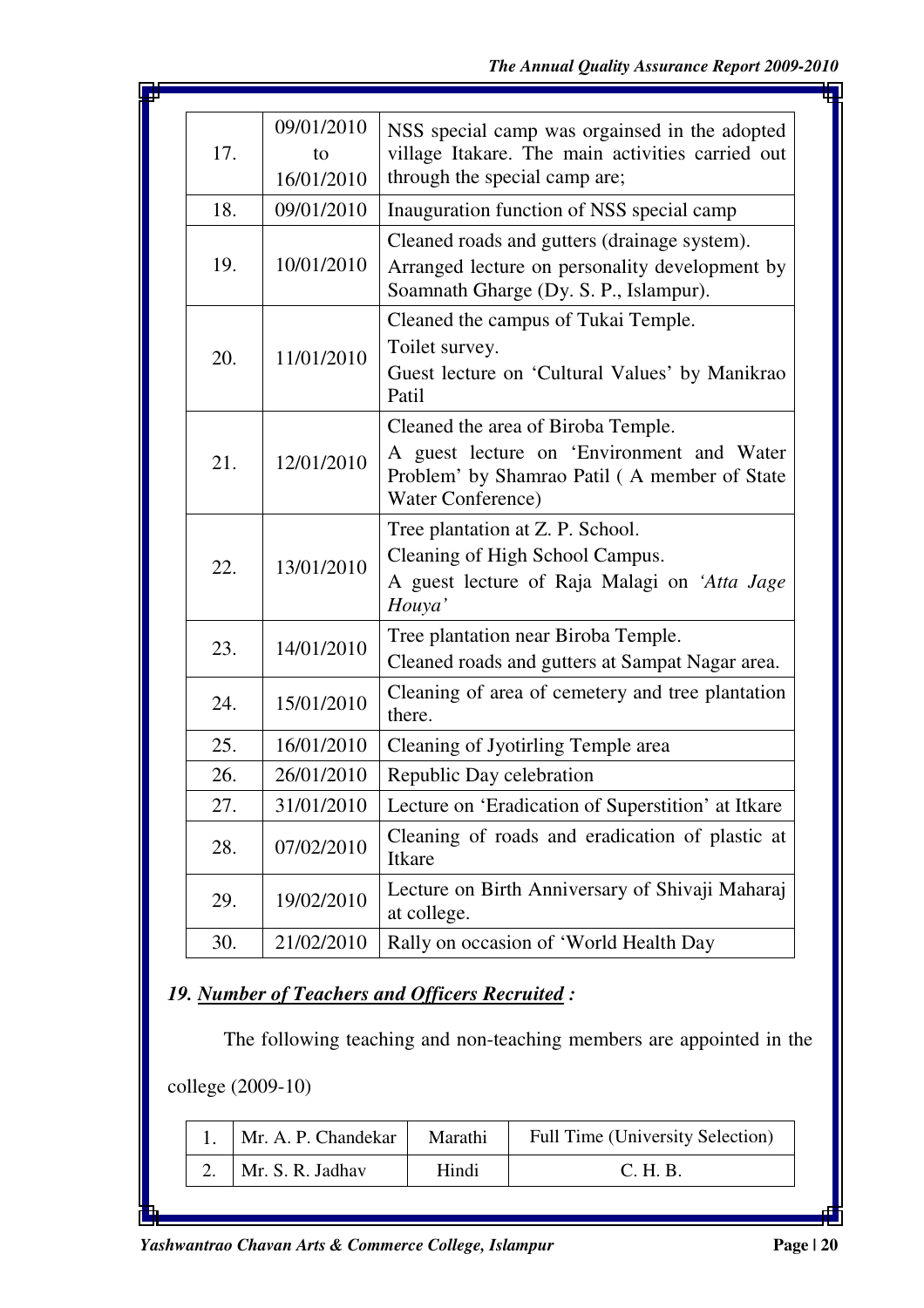The following teaching and non-teaching members are appointed for

B. B. A. and B. C. A. Course.

| 1.  | Mr. S. V. Patil     | CPP, DS, Computer Programmer  | <b>Full Time</b> |
|-----|---------------------|-------------------------------|------------------|
| 2.  | Miss. P. S. Patil   | <b>Mathematics</b>            | C. H. B.         |
| 3.  | Mrs. V. A. Patil    | <b>Statistics</b>             | C. H. B.         |
| 4.  | Miss. M. H. Mulla   | <b>Business Communication</b> | C. H. B.         |
| 5.  | Mr. A. A. Patil     | Management                    | <b>Full Time</b> |
| 6.  | Mr. T. M. Rabade    | Economics                     | <b>Full Time</b> |
| 7.  | Adv. Ravindra Patil | <b>Business Law</b>           | C. H. B.         |
| 8.  | Mr. P. V. Ingale    | <b>Environment Studies</b>    | C. H. B.         |
| 9.  | Mr. S. S. Patil     | Management                    | C. H. B.         |
| 10. | Mr. P. J. Jadhav    | Lab Assistant                 | <b>Full Time</b> |

### *20. Teaching, Non-teaching staff ratio :*

39 :15

# *21. Improvement in Library Services :*

The required text books and reference book purchased.

#### *22. New Books / Journals subscribed and their value :*

| 1. | <b>Total Books in Library</b>     | 21302      |
|----|-----------------------------------|------------|
| 2. | Newly purchased books             | 785        |
| 3. | Value of purchased books          | ₹ 1,67,174 |
| 4. | Total Journals & Magazines (2009) | 18         |
| 5. | Value of the Magazines            | ₹ 10505    |

# *23. Courses in which student assessment of teachers is introduced and the action taken on students feedback :*

For B. A. and B. Com. Degree courses student assessment of teachers is

introduced. Suggestions given by the students are conveyed to the teachers by

the principal to improve their performance.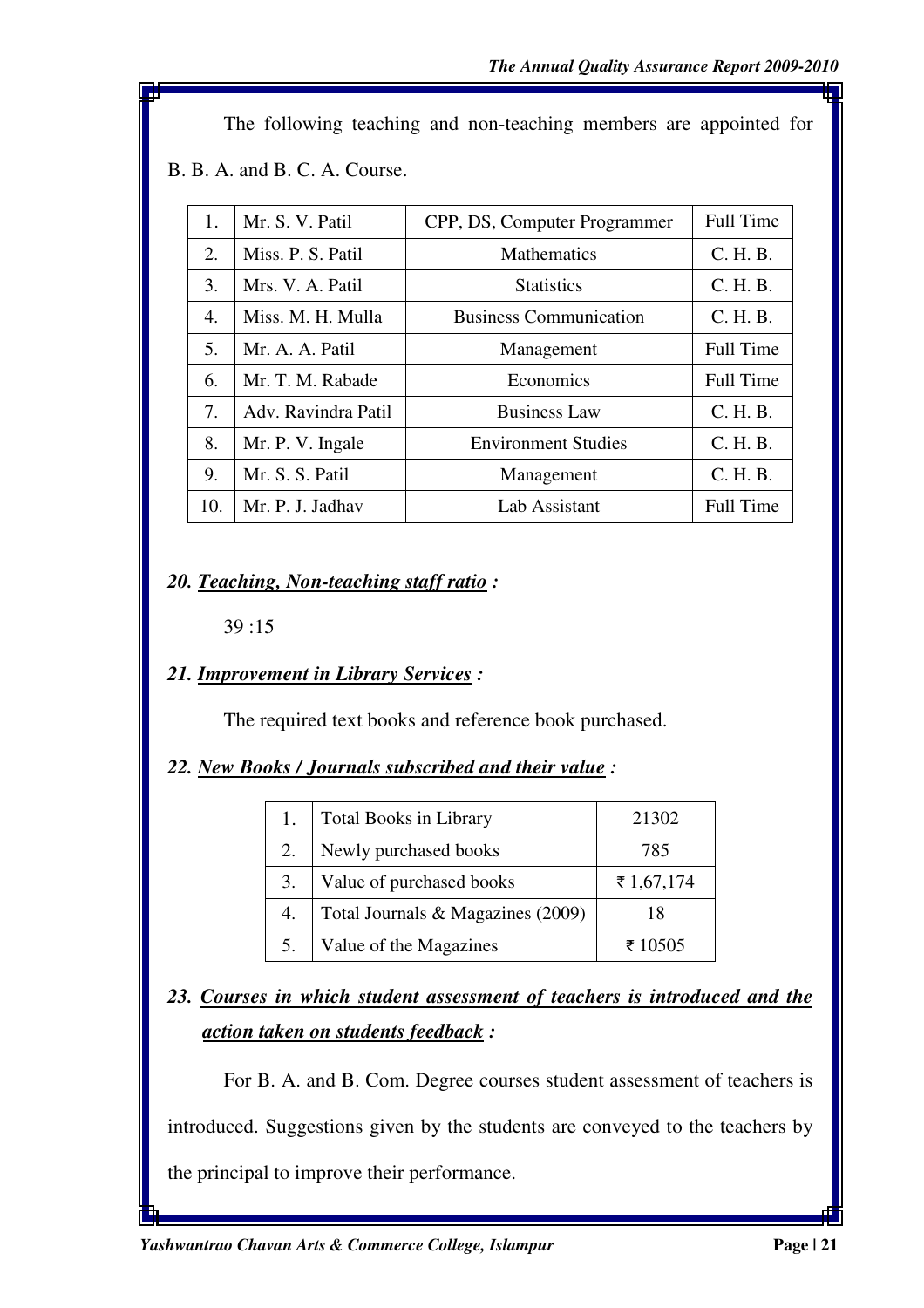# *24. Unit Cost of Education :*

The cost per student has been counted to be  $\bar{\tau}$  47938

# *25. Computerisation of administration and the process of admissions and examination results, issues of certificate :*

Computerisation of administration and the process of admissions and examination results are also computerised. Students fill their admissions form online and get result also online.

# *26. Increase in the Infrastructural Facilities :*

- Required furniture and equipments including computers are made available
- Ladies Hostel is under construction with UGC grants.

# *27. Teaching Upgrade :*

 The faculty use the modern techniques and aids of teaching to make teaching-learning interesting and student centric. They use following techniques to supplement the lecture method.

- The problem solving method
- The question answer method
- Preparation of projects and presentation of papers
- Presentation of charts, maps, diagrams through OHP and LCD
- The use of internet
- Village Survey, Study Tours, and Visit to the industries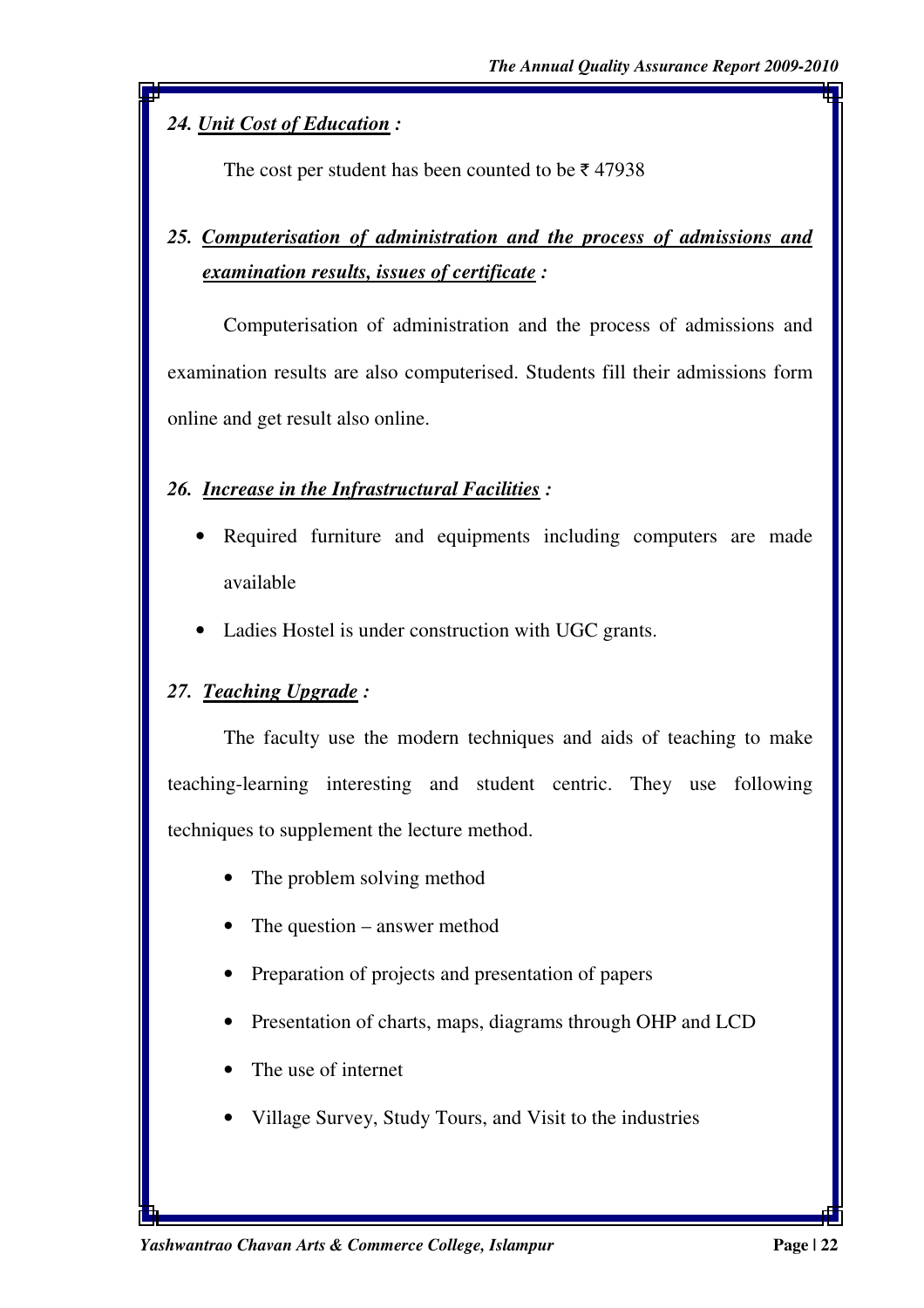# *28. Computer and Internet access and training to teachers and students :*

 Computer Lab of the college is equipped with 12 computers. Internet facility with broadband, OHP and LCD projector is made available to the students.

 Teachers and students get free access to computer and internet facility. The required training is given to the students. The teachers undergo the training on their own.

### *29. Financial aid to students :*

 The following number of students have received financial aid through various scholarships :

| Sr.<br>No. | <b>Financial Aid</b> | Number of<br><b>Students</b> |  |
|------------|----------------------|------------------------------|--|
| 1.         | B. C. Scholarship    | 81                           |  |
| 2.         | B. C. Freeship       | $\mathbf{\Omega}$            |  |
| 3.         | E. B. C. Freeship    | 390                          |  |
| 4.         | P. T. C. Freeship    | $\Omega$                     |  |
| 5.         | S. T. C. Freeship    | $\theta$                     |  |
| 6.         | Sainik Freeship      | $\Omega$                     |  |
| 7.         | O. B. C. Scholarship | 26                           |  |
| 8          | O. B. C. Freeship    | $\Omega$                     |  |
| 9.         | S. B. C. Scholarship | $\theta$                     |  |
| 10.        | V. J. N. T.          | $\Omega$                     |  |
| 11         | Minority             | 12                           |  |
|            | <b>Total</b>         |                              |  |

# *30. Activities and support form the Alumni Association :*

Two meetings of the Alumni Association have been conducted to plan

different activities.

Alumni Association declared cash prizes to meritorious students.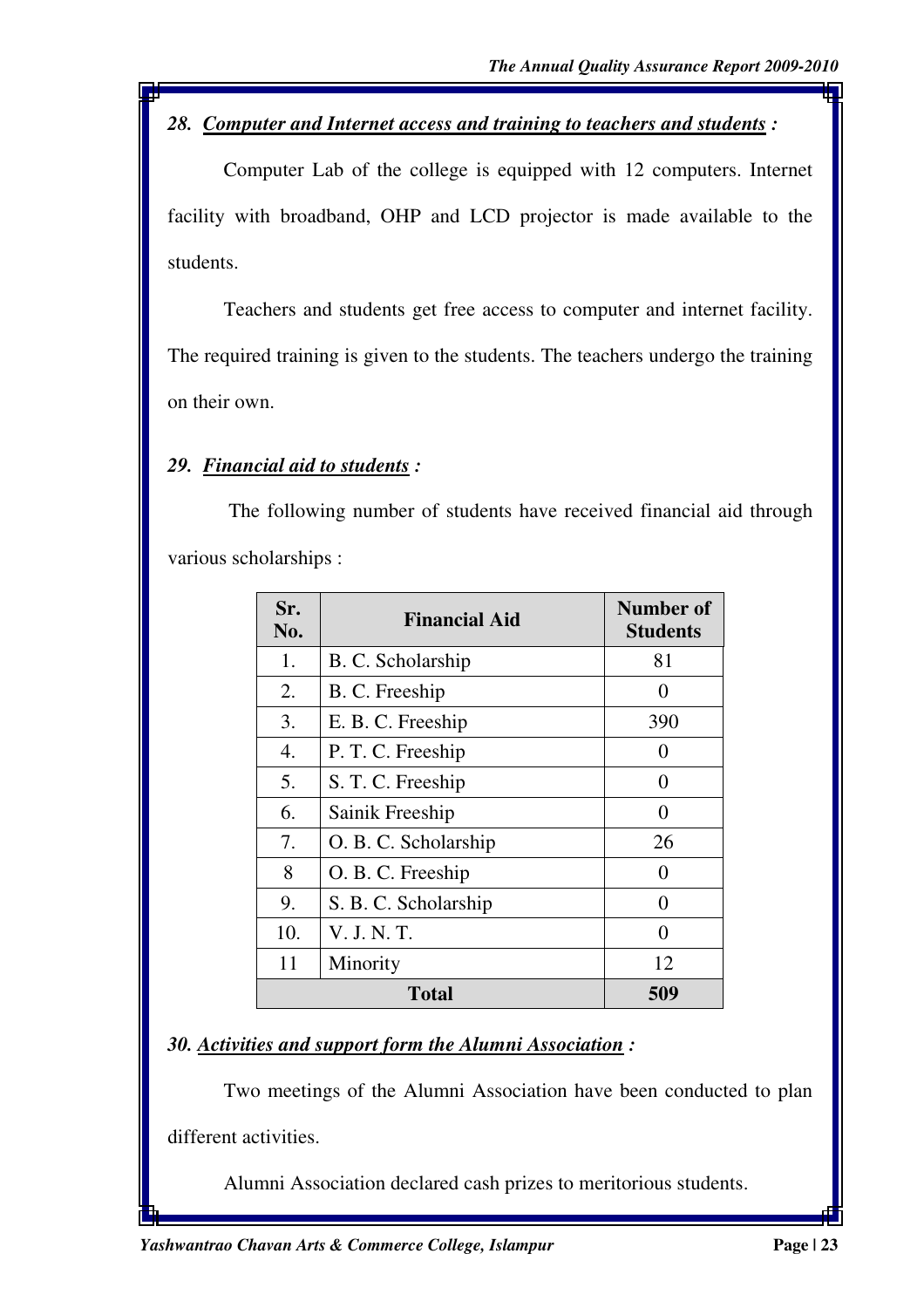# *31. Activities and support form the Parent-Teacher Association :*

 Two meetings of Parent-Teacher Association were held. Problem of absent students, slow learners is discussed.

# *32. Healthy Services :*

- i. The students are covered under the "*Student Group Insurance Scheme*" sponsored by the University. The scheme provides the accident benefits to students.
- ii. We have First Aid Facility in our Gymkhana.
- iii. Water purifier and cooler is made available for students.
- iv. In case of causalities, the polyclinic '*Rajarambapu Health Institute*' is available near the college.

# *33. Performance in Sport Activities :*

 The institute has a large playground with Gymkhana equipped with 12 multi-gyms. The sport wing is particularly good in Hockey. The institution has very bright tradition of National Game Hockey. The *Inter-State Hockey Tournament* are held every year by the institution on the occasion of *Birth Anniversary of founder of our institution* Late Shri S. D. Patil (Saheb).

- The Hockey Team of the institution got *First Rank* in *Inter-zone Mens Hocky Tournament*.
- *Vikramsinha Kalse, Arjun Pawar, Sagar Dhere, Mayur Sadhu* these students are get selected and participated in *All India West Zone Hockey Tournament* held in Jabalpur.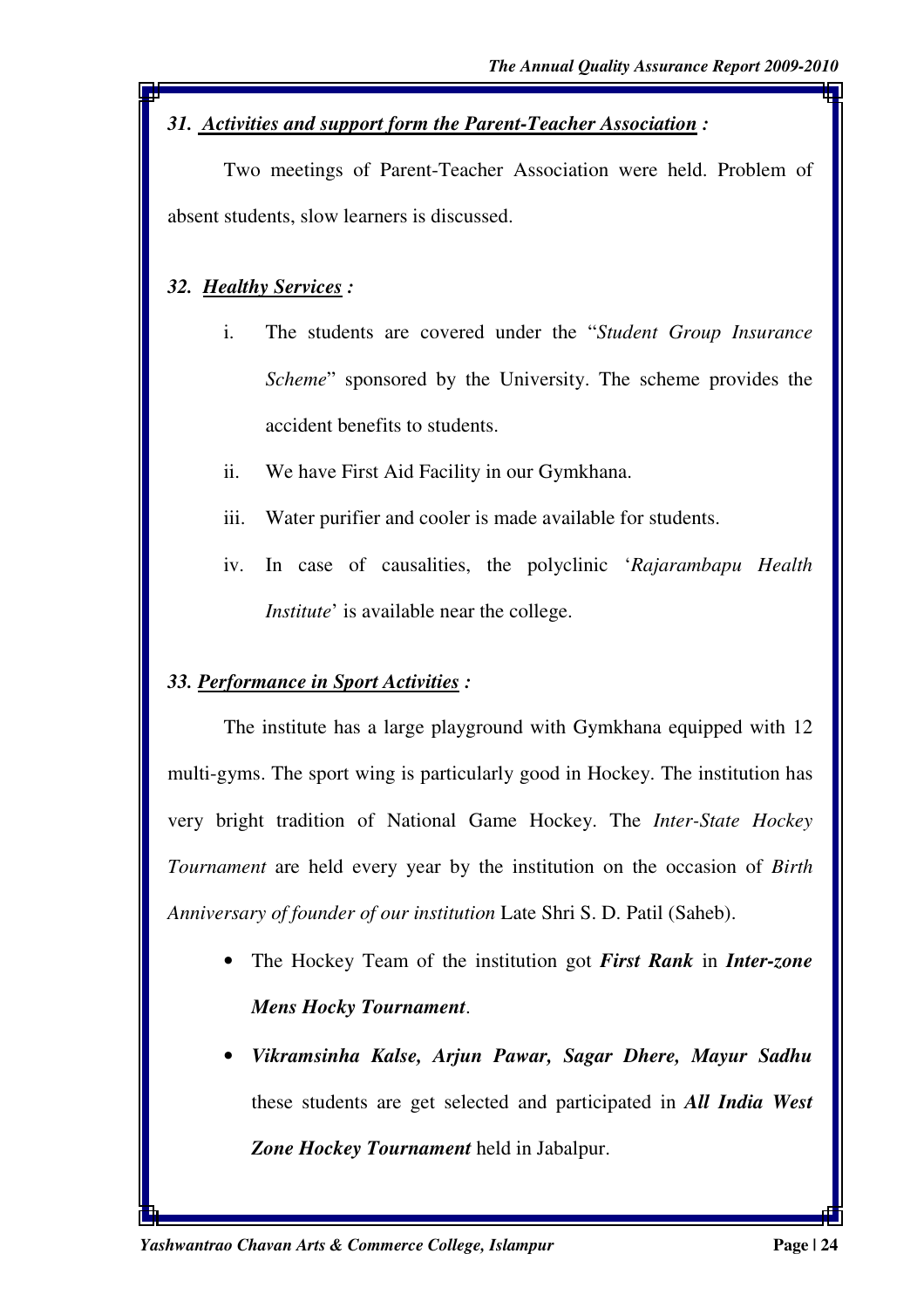- The women's hockey team got *Third Rank* in Inter Zone Hocky Tournament.
- *Miss Darshana Pawar* and *Meghna Khambe* these girl students were selected and participated in *All India West Zone Hockey Tournament* in Gwalior.
- The institution got *'Championship in Chess'*
- *Pratap Ashok Patil* is selected and participated in *West Zone Inter University Chess Tournament* held in Selam (Tamilnadu).
- *Indrajeet Patil* is selected and participated in University Team for *All India Inter University Tournament* of Softball held in Amritsar.
- *Pallavi Desai* got *First Rank* in *Weight Lifting* (75 kg group)
- *Yogesh Patil* got *Third Rank* in *Power Lifting*.
- *Mayura Khambe* got *Third Rank* in *High Jump*.

#### *34. Incentives to outstanding sport persons :*

 Students are given allowance for the number of days that they take part in Inter-Collegiate, Zonal, Inter-Zonal and Inter-University sport activities.

- Within City Area :  $\bar{\tau}$  40/- per day
- Out of City Area :  $\bar{\tau}$  50/- per day
- i. T. A. and D. A. of  $\bar{\tau}$  80/- is given to students participating in Zonal and Inter-Zonal sport events.
- ii.  $\bar{\tau}$  10/- per day is paid to the students participating in refreshment during their practice period.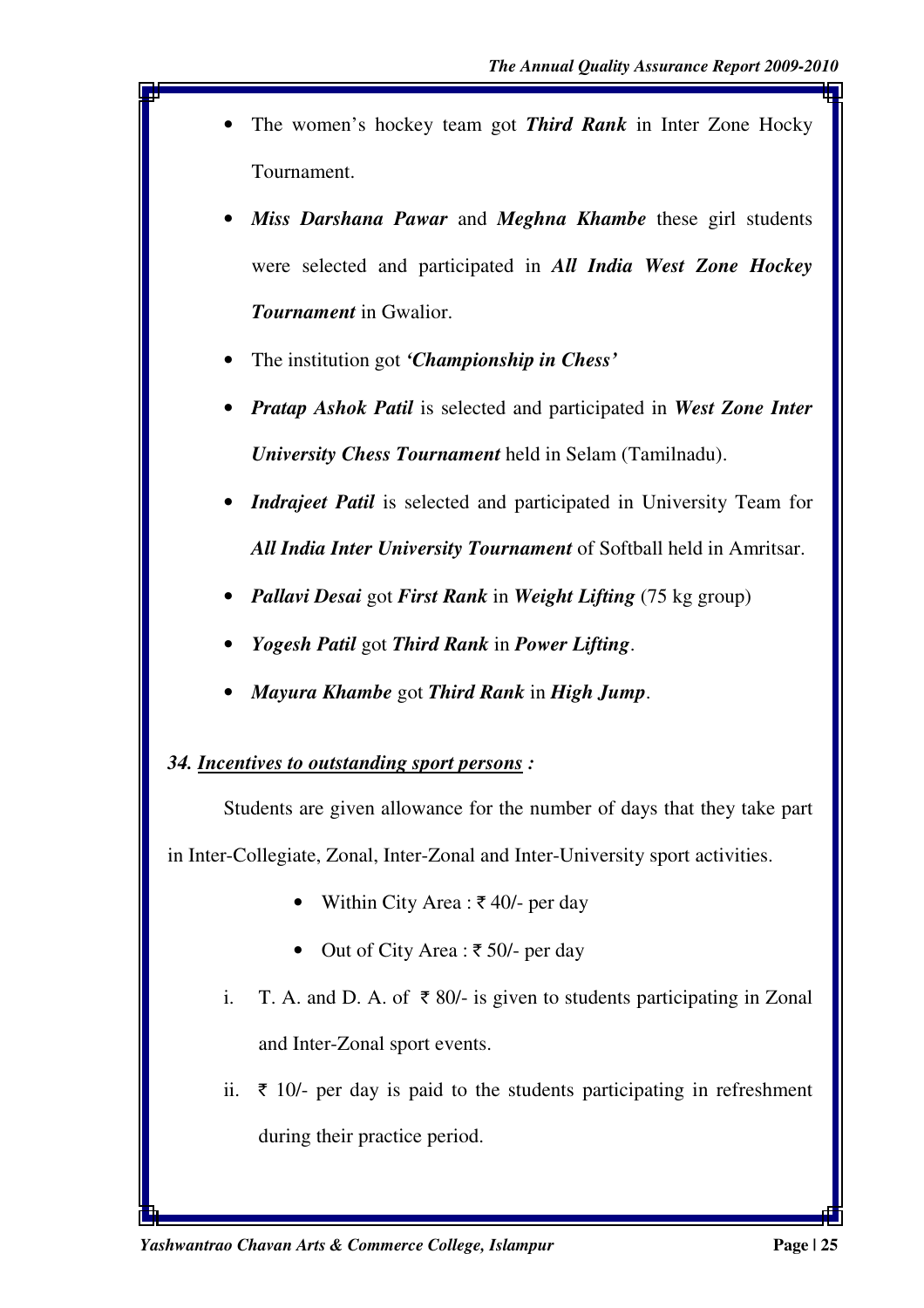iii.  $\bar{\tau}$  1000/- financial aid is given to the students selected in the University Team for purchasing tracksuits.

Sport persons are also honoured and motivated by giving awards and prizes on the occasion of Gymkhana Day.

# *35. Students Achievements and Awards :*

| Sr.<br>No. | <b>Class</b>        | <b>Registered</b> | <b>Absent</b>            | <b>Appeared</b> | <b>Passed</b> | Fail | $\%$ of<br><b>Passing</b> |
|------------|---------------------|-------------------|--------------------------|-----------------|---------------|------|---------------------------|
| 1.         | <b>B.A.I</b>        | 158               | 05                       | 153             | 101           | 52   | 66.01                     |
| 2.         | B. A. II            | 101               | 05                       | 96              | 76            | 20   | 79.16                     |
| 3.         | B. A. III           | 109               | 11                       | 98              | 55            | 43   | 56.12                     |
| 4.         | B. Com. I           | 73                | 03                       | 70              | 49            | 21   | 69.99                     |
| 5.         | B. Com. II          | 49                | 03                       | 46              | 36            | 10   | 78.26                     |
| 6.         | B. Com. III         | 52                | 14                       | 38              | 26            | 12   | 68.42                     |
| 7.         | <b>B. C. A. I</b>   | 33                | 02                       | 31              | 11            | 20   | 35.00                     |
| 8.         | <b>B. C. A. II</b>  | 45                | $\overline{\phantom{a}}$ | 45              | 41            | 04   | 91.11                     |
| 9.         | <b>B. B. A. I</b>   | 26                | 02                       | 26              | 16            | 10   | 65.00                     |
| 10.        | B. B. A. II         | 22                | -                        | 20              | 19            | 03   | 95.00                     |
| 11.        | <b>B. B. A. III</b> | 09                | -                        | 09              | 09            |      | 100.00                    |
| 12.        | Journalism          |                   |                          |                 |               |      | 93.00                     |

#### *(A) Academic Achievements*

*(B) Extra Curricular Activities* 

# • **Elocution Competitions**

 (1) *Vinod Somaji Kolekar* (B. A. I) secured rank in Elocution Competitions held in various colleges and on various events held in society.

- i. Hindkesari Maruti Mane Elocution Competitions : Second Rank (Prize of  $\bar{\tau}$  701/- and Shied and Certificate)
- ii. Biroba Navratra Utasav Mandal, Hubalwadi : Consolation Prize ₹ 251/-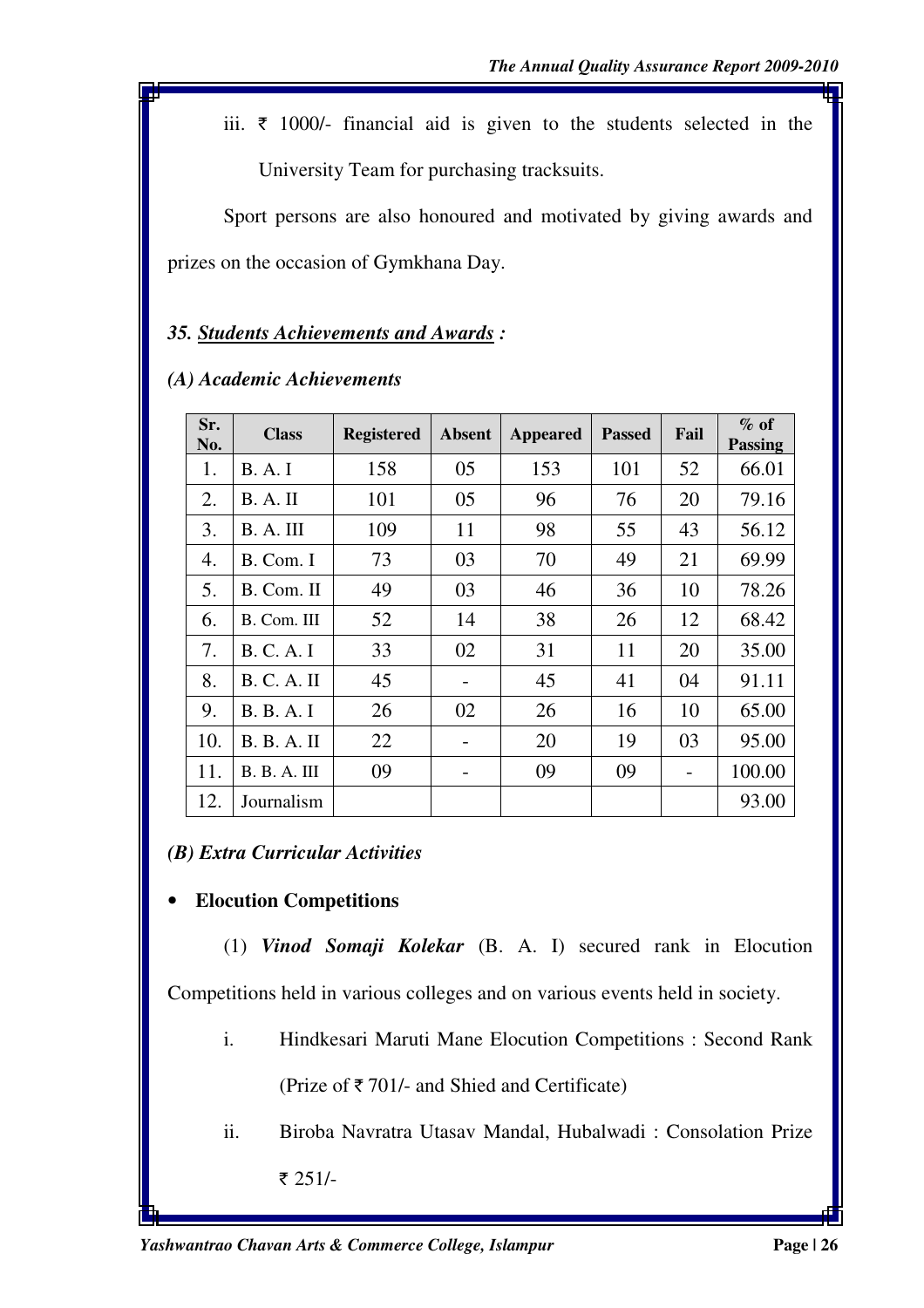iii. Malati Vasantdada Patil College, Islampur : Third Rank

iv. Balwantrao Naik College, Chikhali : Third Rank (Prize  $\bar{\tau}$  501/-)

v. Gagangiri Seva Sanstha, Inamdhaumm : Consolation Prize  $\bar{\tau}$  351

(2) *Aniruddha Jangi* (B. Com. II) secured *second rank* in Hindi Elocution Competition on the occasion of '*Youth Festival*'.

# • **Essay Writing Competitions**

(1) *Mane Sandip Rajaram* (B. A. II) secured second rank in Essay Writing Competition held at Palus. He also secured consolation First Prise in Essay writing Competition held in Islampur Police Thane.

(2) *Amir Mujawar* (B. C. A. I) and *Sarika Jadhav* (B. A. III) got prises for their 'Poems' published in 'Annual Magazine '*Yashodan'*.

(3) *Anjana Alwane* and *Suvarna Wlake* participated in National Level Poster and Painting Competition.

# • **National Social Service Scheme (NSS)**

(1) *Miss Anjana Alwane* participated in State Level Republic Day Parade at Nagpur and Jalna.

(2) *Amol Jalindar Patil* and *Rohit Dadaso Pawar* participated in State Level NSS camp held in Medha.

(3) *Amol Ashok Pawar*, *Amol Patil*, *Rohit Pawar* and *Indrajeet Patil* participated University Level NSS camp held in Rile.

(4) *Chintamani Patil* and *Ashlesha Mahadik* selected as Best NSS volunteers in 2009-10.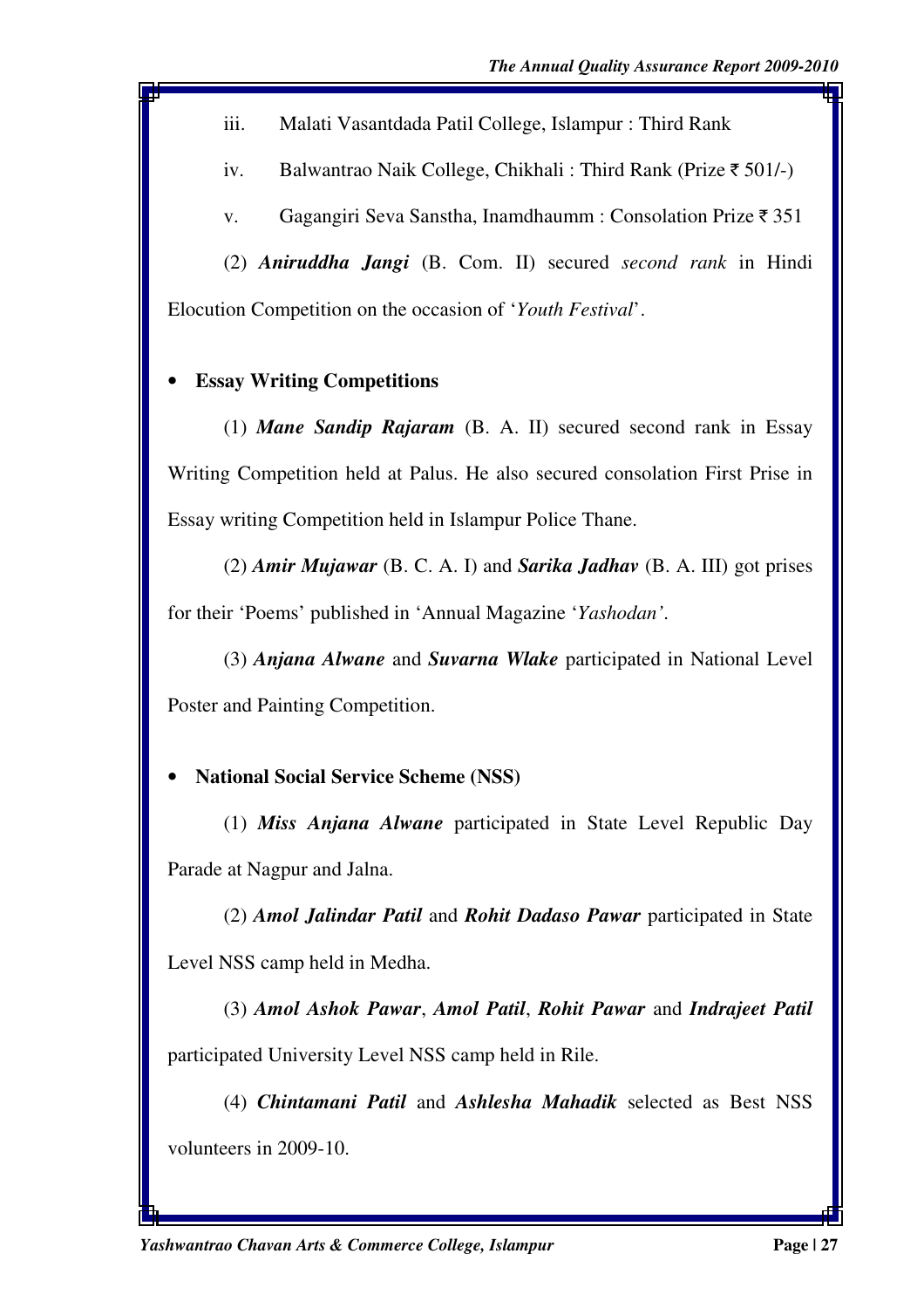#### • **B. B. A. and B. C. A. Departments**

(1) The students from B. B. A. and B. C. A. got '*Winner Prize*' in *B-Quiz* held in Mathubai Garware College, Sangli.

(2) The institution got '*Winner Prize*' for '*Ad-Addict*' and *Runner-up Prize* for '*Role Play*' held at Rajarambapur Insitute of Technology, Sakharale.

# *36. Activities of the Guidance and Counselling Unit :*

 The Guidance Cell guides about employment and career opportunities for the students. Guidance is provided through experts and organisation of guest lectures. The institution has introduced career-oriented, self-financed three year integrated courses like B. B. A. and B. C. A. to cope with global challenges.

 The students counselling support is provided by various committees formed in the college. The faculty and the staff of the institution play active role in personal and academic counselling to the students throughout the year.

# *37. Placement Services provided to students :*

 The college facilitate the placement of the students through various activities of Guidance Cell and Coaching Centre for Competitive Exam. This Cell guides the students on various career development schemes.

# *38. Development Programme for Non-Teaching Staff :*

 The meetings of the non-teaching staff are held regularly and Honorary General Secretary of the institute and Principal of the college give instructions and guidelines for their professional development.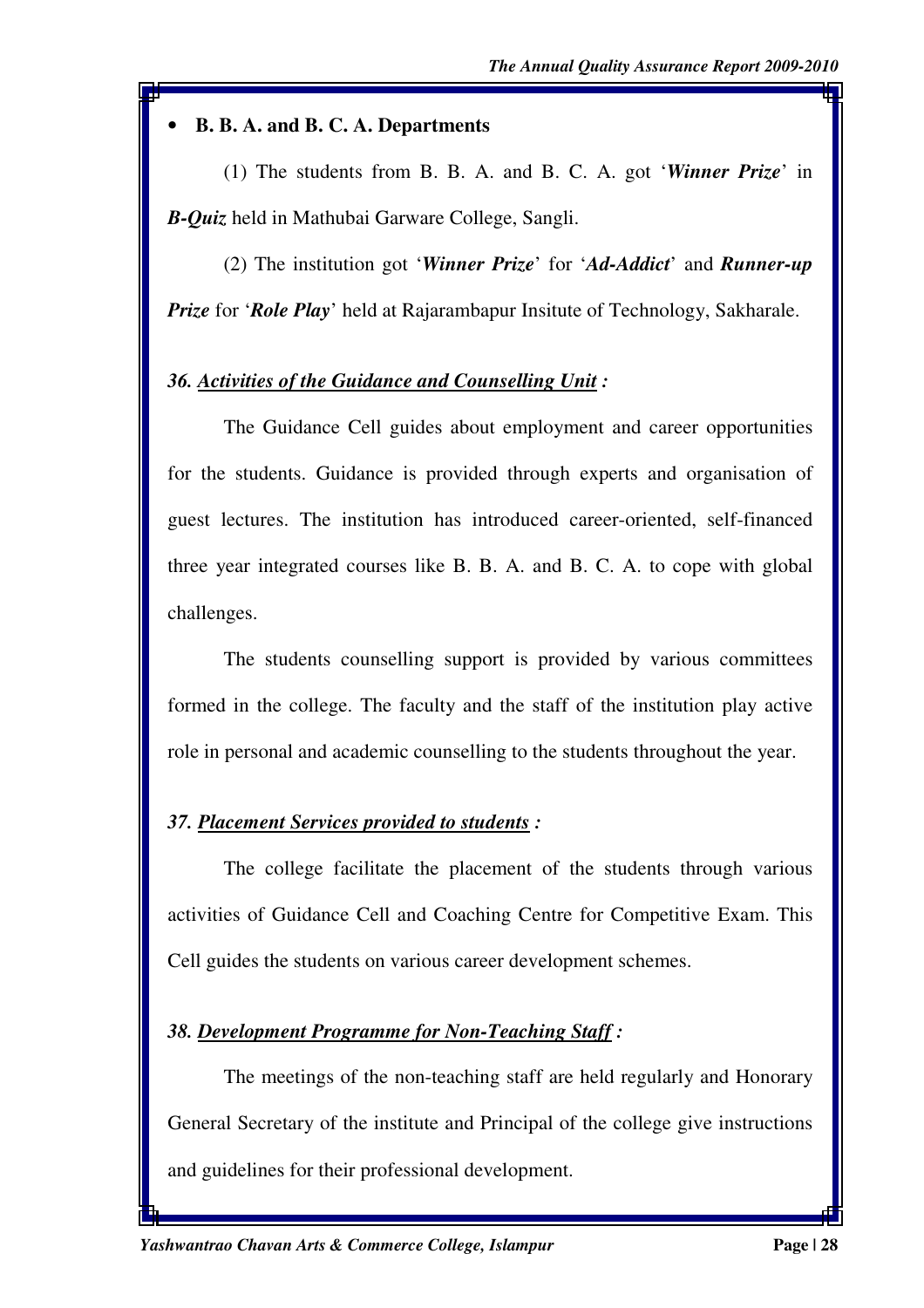The non-teaching staff participates in various seminars and workshops to update their knowledge. They take computer trading on their own. Computerisation of administration is completed.

#### *39. Healthy Practices of the institution :*

 In the very beginning of the academic yare General meeting is held for the planning of the academic, official and extension activities of the college. All the teaching and non-teaching staff participate in this meeting. Departmental and Inter-departmental meetings are also held for strategic planning wherever required.

 All the faculty members fill in the self-appraisal and self-assessment forms annually. The feedback from the students is also conveyed to the faculty for their improvement in teaching.

 Various committees are formed for the extra curricular activities. Regular meetings of these committees are conducted for the implementation of the extra-curricular activities.

 The college practices value based education through the celebration of National Festivals, Anniversaries of eminent national leaders and social reformers, through community work by organizing guest lectures and several activities of NSS.

 The cultural department organises various competitions and encouraged students to participate such competitions off the campus also. We also organise Gymkhana Day. We celebrate Teachers Day, Hindi day, Traditional Day, etc.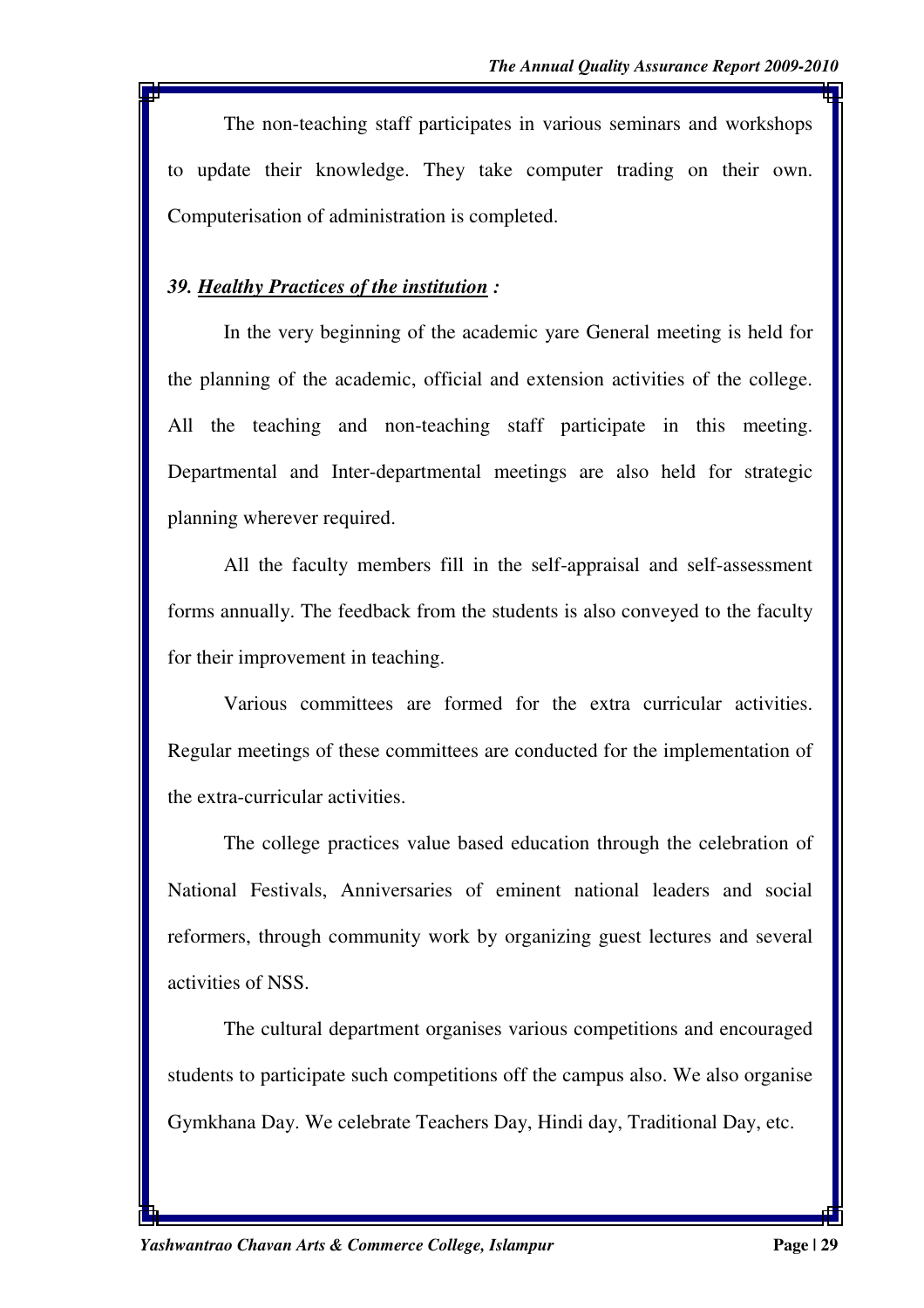Literary Association (Hindi, English and Marathi) organises guest lectures of creative writers to develop hidden potentials of the students in the field of literature. The institution publishes Annual Magazine and wallpaper also.

 The faculty members attend State / National / International Seminars / Conferences and present their research articles in it. They publish their research articles in National and International Journals also.

 To develop Computer culture the institution has provided computer lab with internet facility.

 The institution help the students to develop all round personality by combining curricular with co-curricular activates.

# *40. Linkage development within National / International / Academic / Research Bodies :*

 The institution has developed linkage with different institutes / organisations / industries to carry out project work / field work, survey by the students from commerce, B. B. A., B. C. A. and Journalism.

 Linkage with UGC helps to develop research skills among faculty members (FIP).

 The collaborative activities with different organisations help students to seek career guidance and job opportunities.

 The institution has developed linkages with neighbouring colleges through Lead College Activities.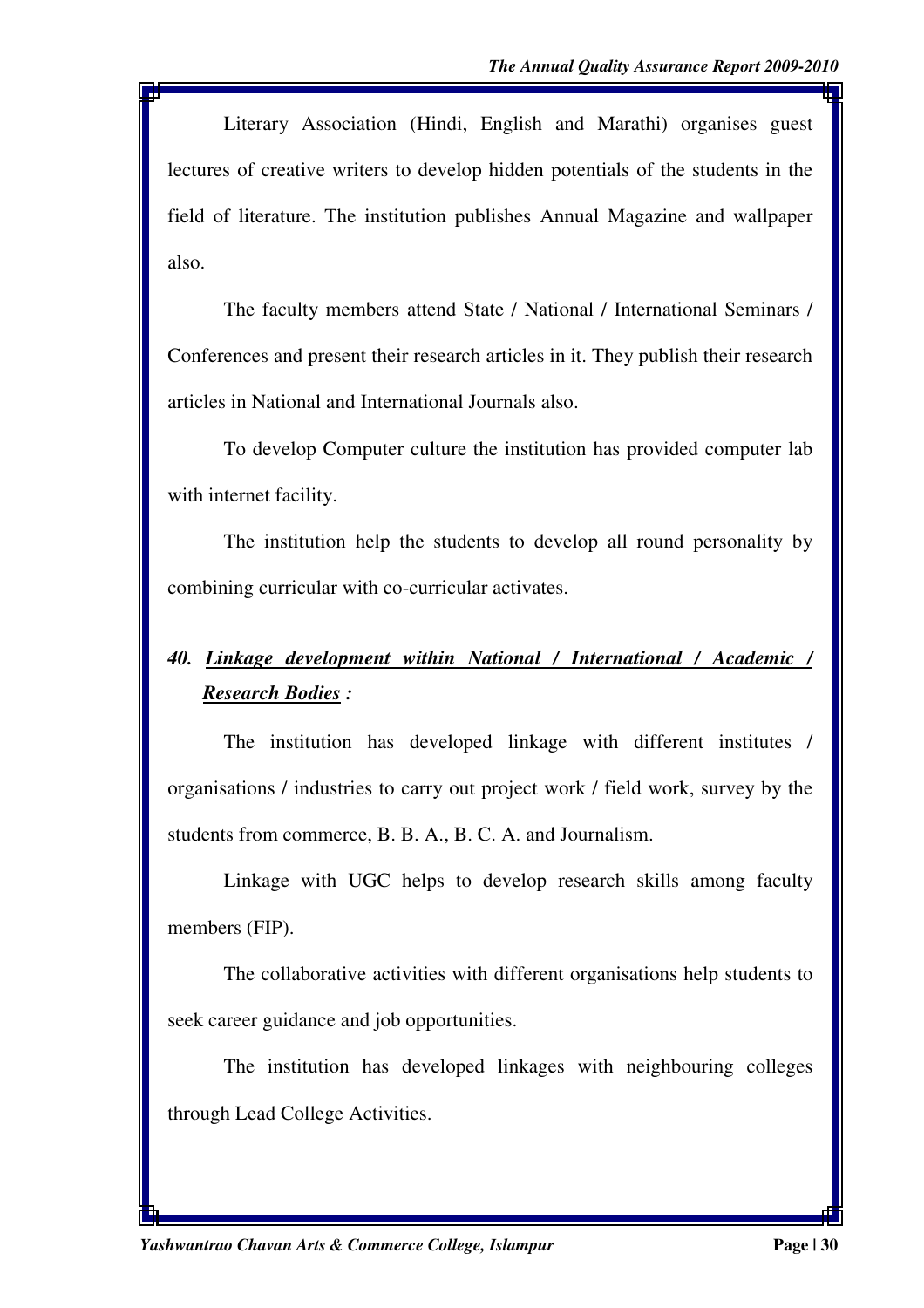

# ' *Detail Plans of the institution for the next year :*

 Yashwantrao Chavan Arts, Commerce, B. B. A. and B. C. A. College is established to provide the needs of higher education to the students belonging to economically and socially backward classes in rural area. The management, the Principal, the teaching and non-teaching staff and students will continue to work cohesively to develop the full potential of the college and to achieve higher efficiency.

# $\Box$  *The future plan of the college*

- 1. The extension and development of the infrastructure. Enrichment of Computer Lab.
- 2. The organisation of seminars and workshops.
- 3. To introduce B. C. A. part III
- 4. To organise lectures of eminent personalities.
- 5. To organise various activities to celebrate Birth Centenary of the founder of the Institute Late Shri S. D. Patil (Saheb).
- 6. To organise Elocution Competition.
- 7. To organise Rangoli Competition.
- 8. To develop research culture, the faculty motivation to avail FIP.
- 9. To motivate the faculty to publish research articles in National / International Journals.